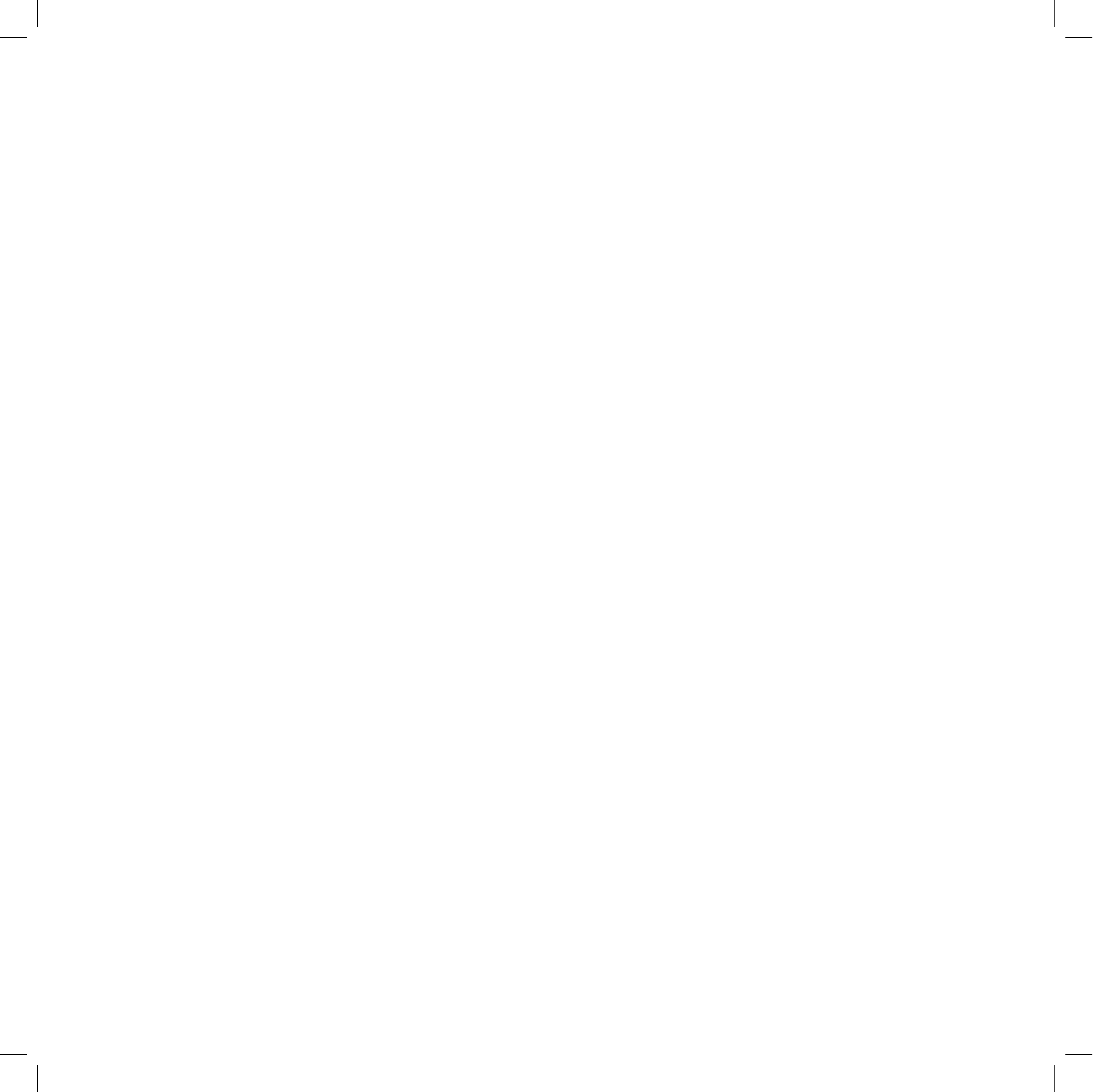# ONE BAPTISM: TOWARDS MUTUAL RECOGNITION A STUDY TEXT

FAITH AND ORDER PAPER NO. 210 WORLD COUNCIL OF CHURCHES, GENEVA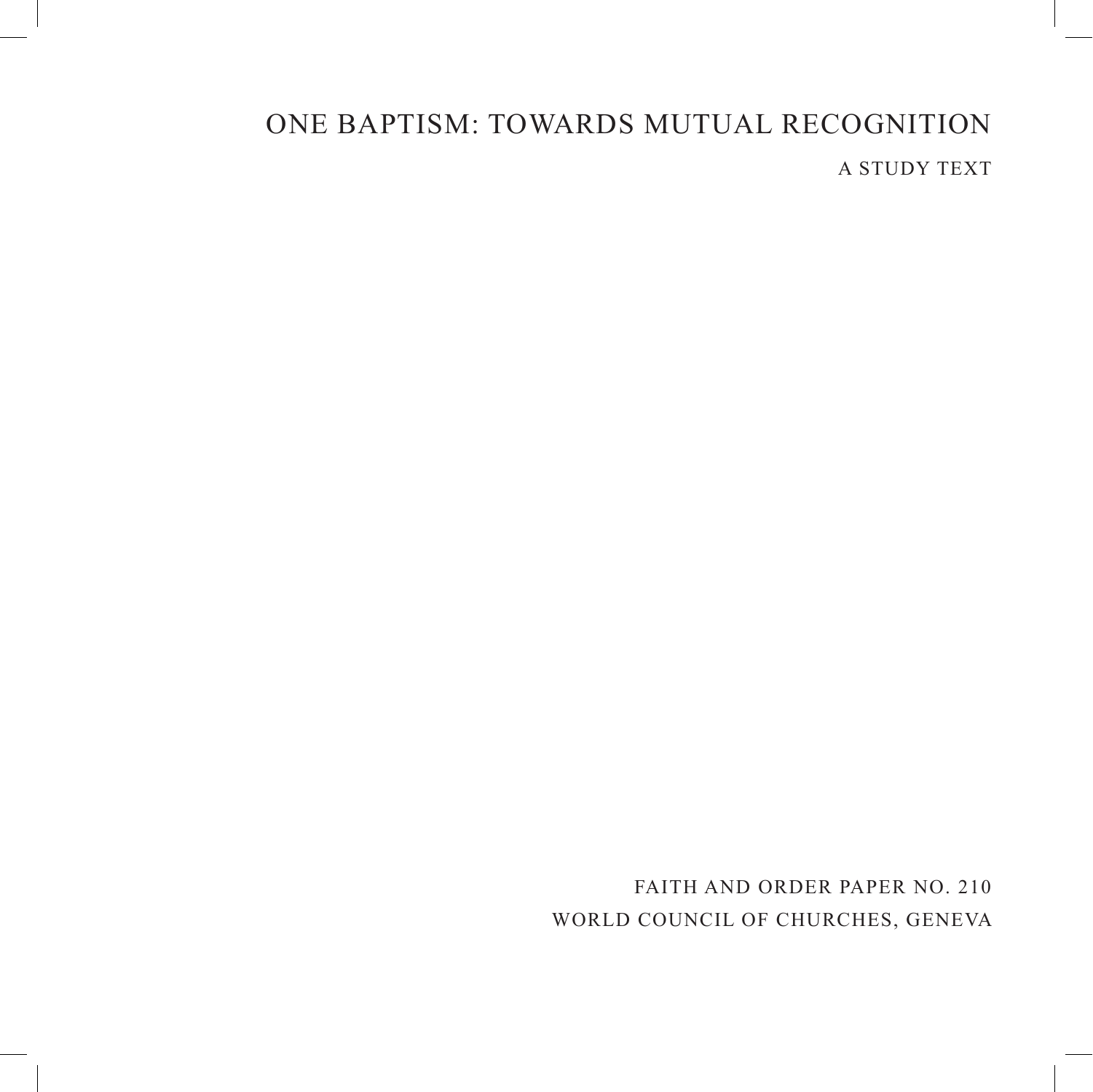ISBN: 978-2-8254-1556-6 © Copyright 2011 World Council of Churches, 150 route de Ferney, 1211 Geneva 2, Switzerland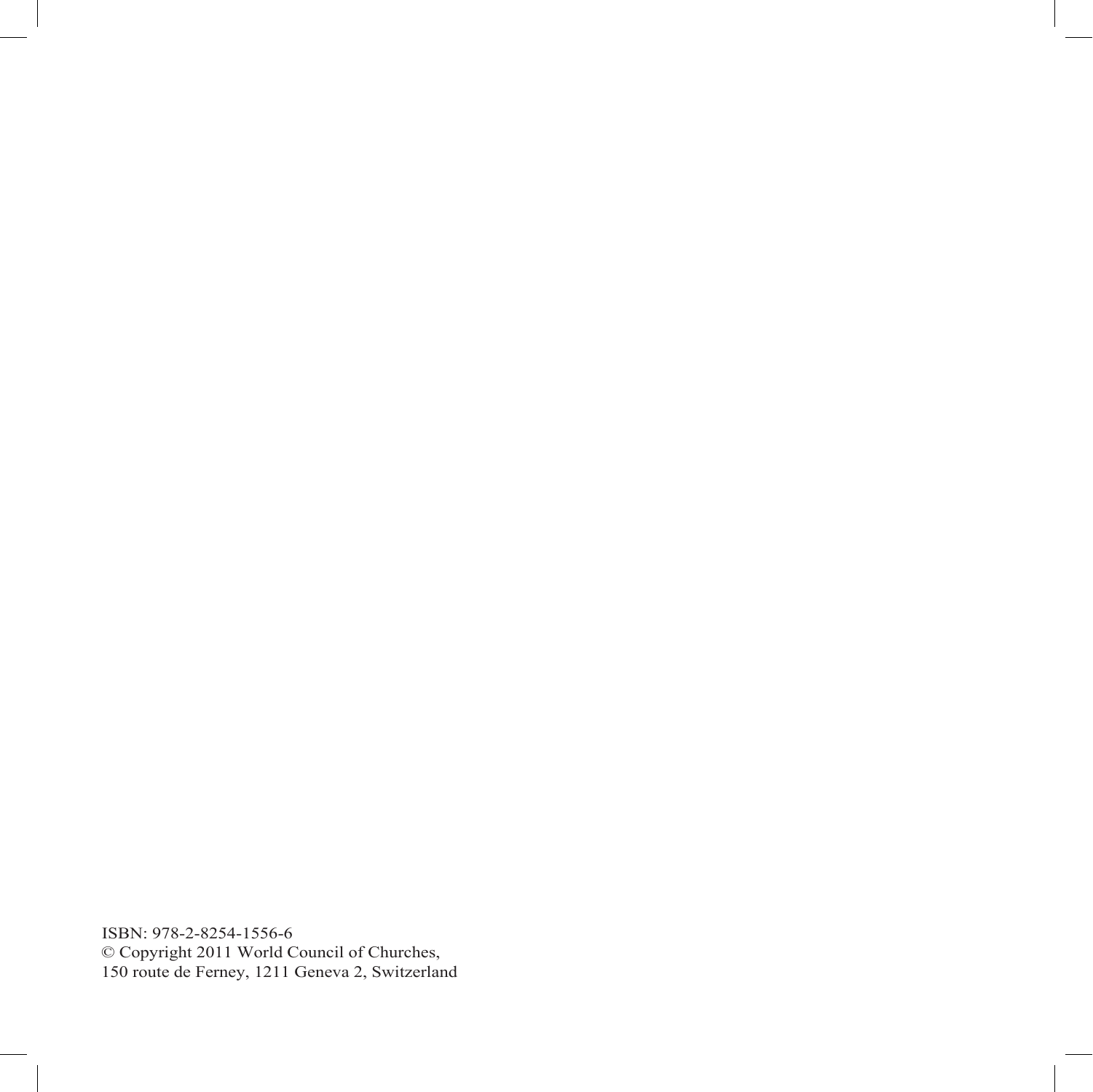# **CONTENTS**

| Preface     | and the contract of the contract of the contract of the contract of the contract of the contract of the contract of the contract of the contract of the contract of the contract of the contract of the contract of the contra<br>$\sim$      |  |  |  |  | <b>V11</b>     |
|-------------|-----------------------------------------------------------------------------------------------------------------------------------------------------------------------------------------------------------------------------------------------|--|--|--|--|----------------|
| $I_{\cdot}$ | Introduction<br>and a construction of the construction of the construction of the construction of the construction of the construction of the construction of the construction of the construction of the construction of the construction of |  |  |  |  | $\overline{1}$ |
|             | The goal and perspective of this text $\ldots$ $\ldots$ $\ldots$ $\ldots$ $\ldots$ $\ldots$ $\ldots$ $\ldots$ $\ldots$                                                                                                                        |  |  |  |  |                |
|             | The mutual recognition of baptism: a gift and challenge to the churches $\ldots$ , $\ldots$ , $\ldots$ , $\ldots$<br>B.                                                                                                                       |  |  |  |  | 2              |
|             | C. Mutual recognition and discernment example is a contracted with the contracted of the contracted with the contracted with the contracted with the contracted with the contracted with the contracted with the contracted wi                |  |  |  |  | $\overline{3}$ |
| $\prod$     |                                                                                                                                                                                                                                               |  |  |  |  | - 5            |
|             |                                                                                                                                                                                                                                               |  |  |  |  | -5             |
|             | $B_{-}$                                                                                                                                                                                                                                       |  |  |  |  | 7              |
|             | C. The liturey of baptism $\ldots$ $\ldots$ $\ldots$ $\ldots$ $\ldots$ $\ldots$ $\ldots$ $\ldots$ $\ldots$ $\ldots$ $\ldots$ $\ldots$ $\ldots$ 8                                                                                              |  |  |  |  |                |
|             |                                                                                                                                                                                                                                               |  |  |  |  | $\overline{9}$ |
| III.        |                                                                                                                                                                                                                                               |  |  |  |  | -11            |
|             | Baptism as entry into the church. $\ldots$ $\ldots$ $\ldots$ $\ldots$ $\ldots$ $\ldots$ $\ldots$ $\ldots$ $\ldots$ $\ldots$ $\ldots$                                                                                                          |  |  |  |  |                |
|             |                                                                                                                                                                                                                                               |  |  |  |  |                |
|             | C. Initiation, church membership, and baptism $\ldots$ $\ldots$ $\ldots$ $\ldots$ $\ldots$ $\ldots$ $\ldots$ $\ldots$ $\ldots$ $\ldots$ $\ldots$                                                                                              |  |  |  |  |                |
| IV.         | Baptism and faith.                                                                                                                                                                                                                            |  |  |  |  |                |
|             |                                                                                                                                                                                                                                               |  |  |  |  |                |
|             |                                                                                                                                                                                                                                               |  |  |  |  |                |
| V.          | Further steps for the journey towards mutual recognition: questions for the churches                                                                                                                                                          |  |  |  |  | -15            |
|             | Common baptismal practice and mutual recognition enters is a contracted with the contraction of the contracted with the contracted with the contracted with the contracted with the contracted with the contracted with the co                |  |  |  |  | 15             |
|             | $B_{\cdot}$                                                                                                                                                                                                                                   |  |  |  |  | -16            |
|             | $\mathcal{C}$                                                                                                                                                                                                                                 |  |  |  |  | 16             |
|             | D. The renewal of baptismal faith $\ldots$ $\ldots$ $\ldots$ $\ldots$ $\ldots$ $\ldots$ $\ldots$ $\ldots$ $\ldots$ $\ldots$                                                                                                                   |  |  |  |  | 17             |
|             |                                                                                                                                                                                                                                               |  |  |  |  | 17             |
|             | $F_{\cdot}$                                                                                                                                                                                                                                   |  |  |  |  | 18             |
|             |                                                                                                                                                                                                                                               |  |  |  |  | 18             |
|             |                                                                                                                                                                                                                                               |  |  |  |  | 19             |
| VI.         | Conclusion                                                                                                                                                                                                                                    |  |  |  |  | 20             |
|             |                                                                                                                                                                                                                                               |  |  |  |  |                |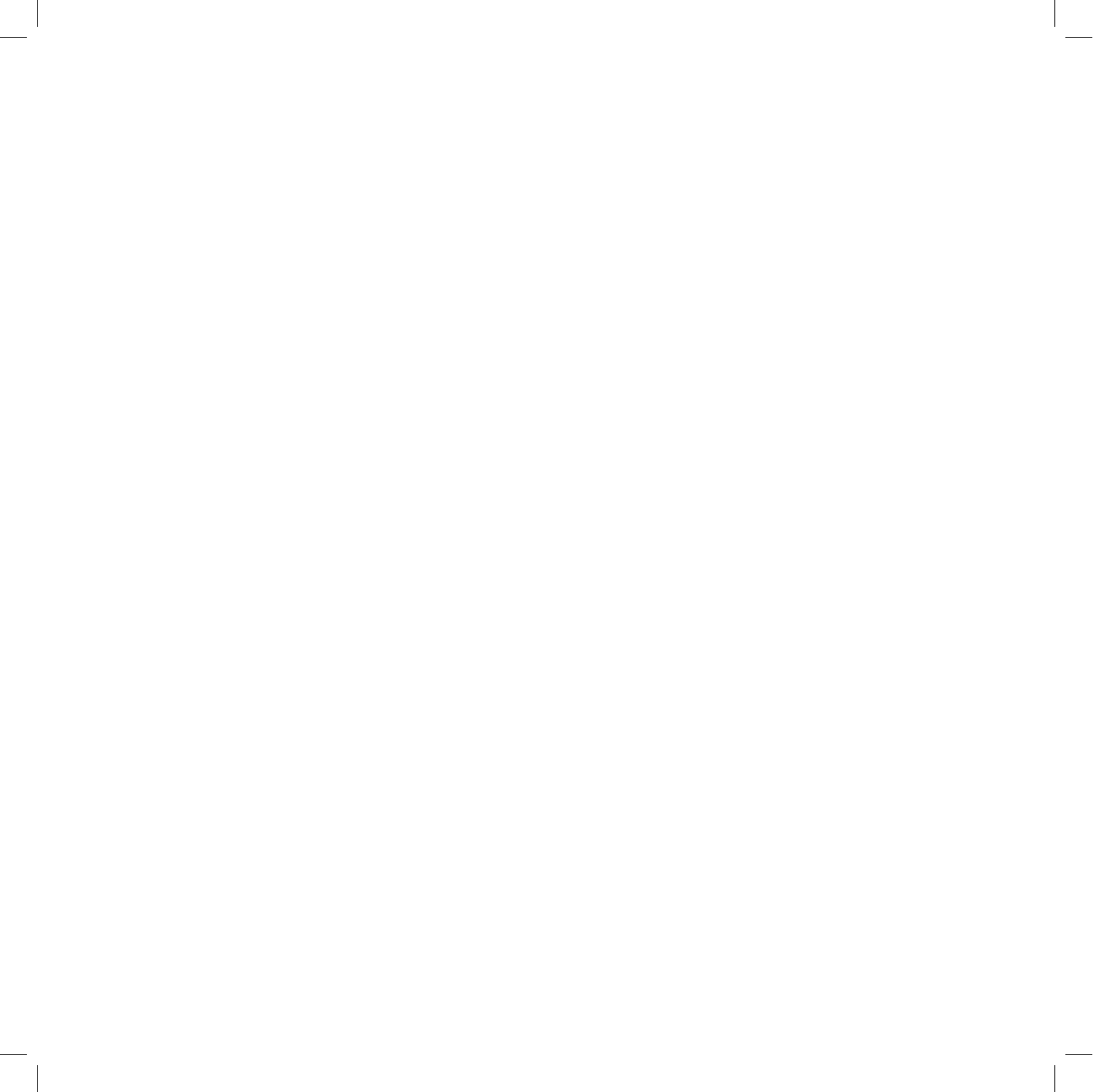#### PREFACE

The study text *One Baptism: Towards Mutual Recognition* belongs to the biblical vision of Christian unity, "making every effort to maintain the unity of the Spirit in the one bond of peace. There is one body and one Spirit, just as you were called to the one hope of your calling, one Lord, one faith, one baptism" (Eph. 4:3-5). The study text finds its place within the long lineage of Faith and Order Papers; more specifically, *One Baptism: Towards Mutual Recognition* continues in the direction of the 1982 *Baptism, Eucharist and Ministry. BEM* affirms: "Through baptism, Christians are brought into union with Christ, with each other and with the Church of every time and space."1 The commentary reflects more cautiously:

The inability of the churches mutually to recognize their various practices of baptism as sharing in the one baptism and their actual dividedness in spite of mutual baptismal recognition, have given dramatic visibility to the broken witness of the Church…. The need to recover baptismal unity is at the heart of the ecumenical task as it is central for the realization of genuine partnership within Christian communities.<sup>2</sup>

<sup>1</sup>  *Baptism, Eucharist and Ministry* (*BEM*), Faith and Order Paper No. 111, World Council of Churches, Geneva, 1982, "Baptism", §6.

<sup>&</sup>lt;sup>2</sup> *BEM*, "Baptism", §6, Commentary.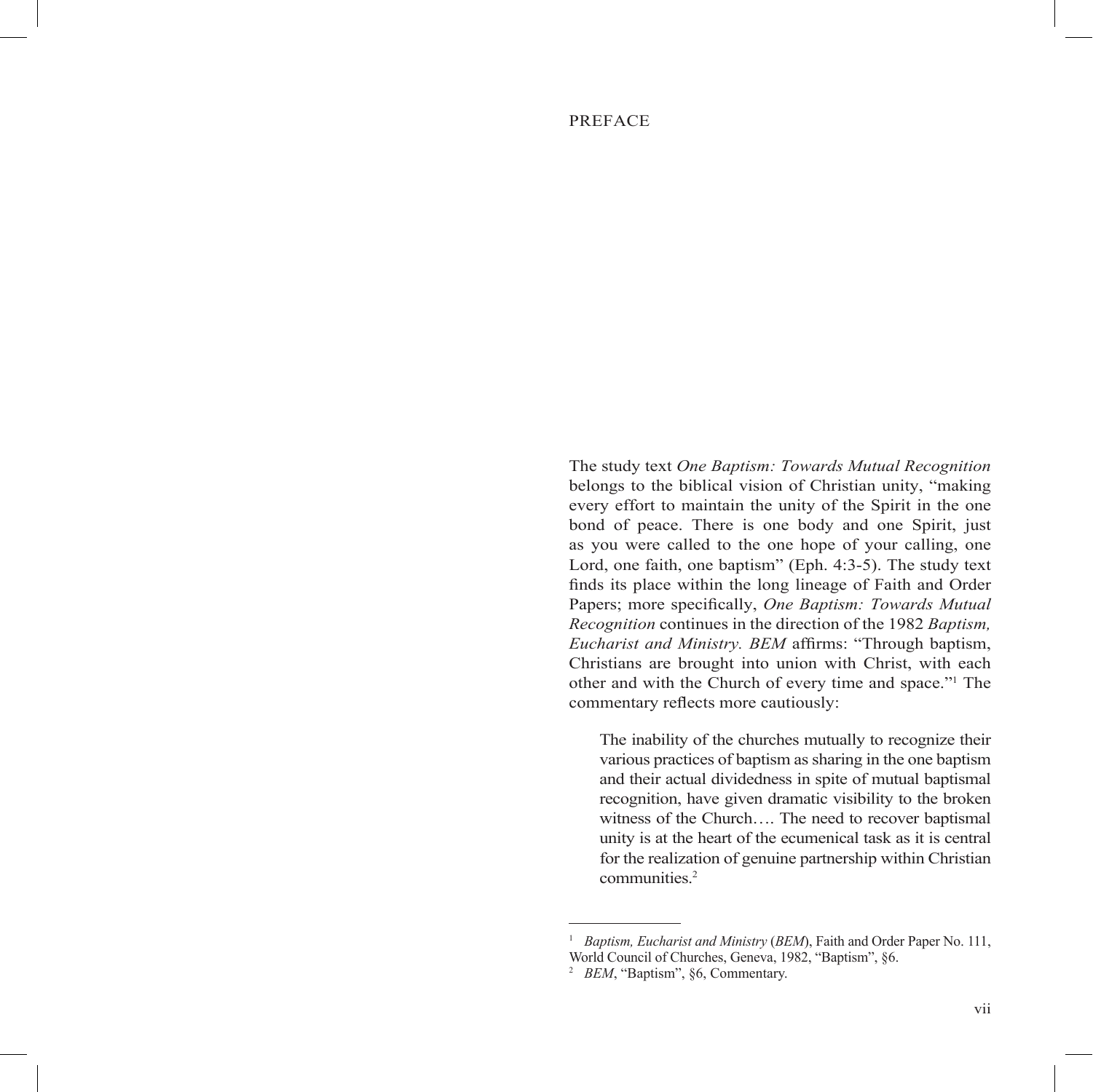The need for *One Baptism: Towards Mutual Recognition* arises from three different but interrelated contexts. The first is the responses to BEM from the churches. Most churches agree with BEM that baptism is the primary and fundamental sacrament of unity.<sup>3</sup> From this widespread response other questions arise. To what extent, for instance, does an emerging consensus within the churches on BEM's teaching on baptism imply a degree of mutual baptismal and ecclesial recognition? The responses on this question reflect a diversity of attitudes towards the recognition of baptism. For some churches, such recognition is relatively straightforward; for others, it is more difficult. What are the implications when Christians can, or cannot, recognise as authentic baptisms celebrated in divided churches? "For indeed, the 'implications' of this recognition are at the very heart of the churches' self-understanding in their search for visible unity."4

The second context is the ecumenical baptismal praxis that has emerged since 1982. In different regions and countries around the world today, there are many examples of churches agreeing to recognise one another's baptisms, including the use of a common baptismal certificate. This development may rightly be identified as an instance of the practical or lived reception of *BEM*.

The third context is the ongoing challenges to mutual recognition as well as new issues that equally impede recognition which can, in fact, reverse previous agreements on the mutual recognition of baptism. Faith and Order's 2005 text on ecclesiology, *The Nature and Mission of the Church: A Stage on the Way to a Common Statement*, carefully notes such historic and more recent areas of disagreement on baptismal practice and theology, including the question of baptismal formulae.<sup>5</sup>

As the text itself makes clear, *One Baptism: Towards Mutual Recognition* is a study document rather than a common statement of the Commission on Faith and Order. It explores the close relation between baptism and the believer's life-long growth into Christ as a basis for greater mutual recognition of baptism. It also addresses issues in baptismal understanding and liturgical practice which cause difficulty within churches, and hinder the mutual recognition of baptism between them today. The study text is offered to the churches in the hope that fresh perspectives will help the churches to clarify the interrelated challenges of the mutual recognition of baptism and ecclesial recognition; to put the consequences of mutual recognition fully into practice; and to identify issues which still prevent such recognition. As such, *One Baptism: Towards Mutual Recognition* belongs to Faith and Order's ongoing work to call the churches to visible unity in one faith and in one eucharistic fellowship.

As this text was a decade in the making, we express our thanks and appreciation to the previous Moderators and Directors of the Commission on Faith and Order, with particular appreciation for work of commission members and consultants who worked so hard on this text.

The Revd Canon Dr John Gibaut, Director of the Commission on Faith and Order

Metropolitan Dr Vasilios of Constantia-Ammichostos, Moderator of the Commission on Faith and Order

<sup>3</sup> See *Baptism, Eucharist & Ministry 1982-1990: Report on the Process and Responses*, Faith and Order Paper No. 149, Geneva, WCC Publications,  $1990$ , p. 51.

<sup>4</sup>  *Baptism, Eucharist and Ministry 1982-1990*, p. 52.

<sup>&</sup>lt;sup>5</sup> The Nature and Mission of the Church: A Stage on the Way to a *Common Statement*, Faith and Order Paper No. 198, World Council of Churches, Geneva, 2005, grey box on Baptism following §77.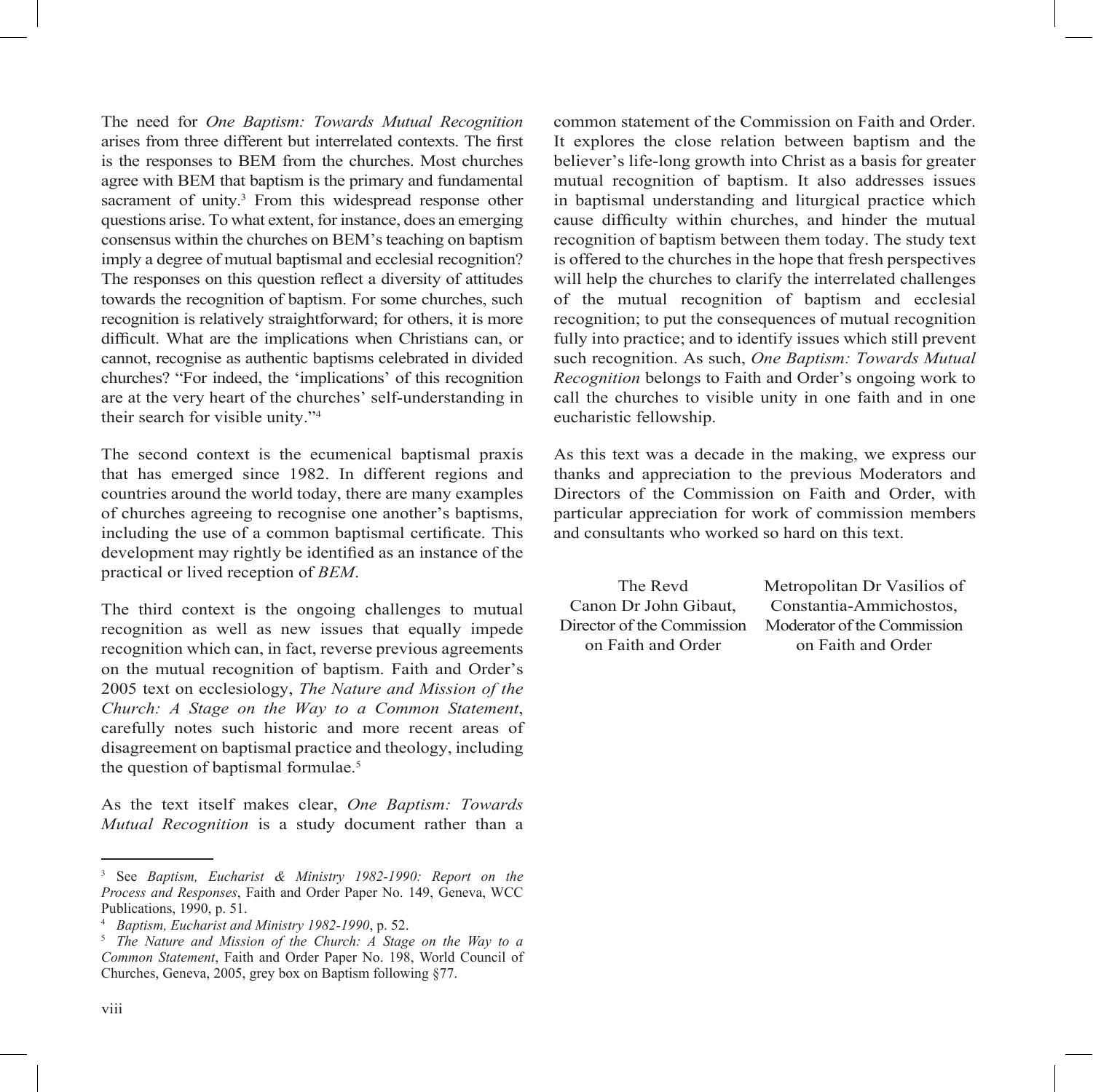# *ONE BAPTISM: TOWARDS MUTUAL RECOGNITION*

# A STUDY TEXT

#### I. INTRODUCTION

#### *A. The goal and perspective of this text*

1. This is a study document rather than a convergence text. It explores the close relation between baptism and the believer's life-long growth into Christ, as a basis for a greater mutual recognition of baptism. It also addresses issues in baptismal understanding and practice which cause difficulty within churches and hinder the mutual recognition of baptism among churches today. It is offered in the hope that fresh perspectives will help the churches (a) to clarify the meaning of the mutual recognition of baptism, (b) to put the consequences of mutual recognition fully into practice, and (c) to clarify issues which still prevent such recognition.<sup>6</sup>

- 2. The text is organized in the following way:
- a) Section I (Introduction) begins by discussing the notion of recognition, principally but not only with respect to baptism.
- b) Section II (Baptism: symbol and pattern of the new life in Christ) explores the biblical language and the liturgical history of baptism, stressing the common dimensions of most churches' baptismal liturgies, including a discussion of the terminology of "sacrament" and "ordinance", and the relation of the event of baptism itself to the continuing, life-long process of growth into Christ.

<sup>&</sup>lt;sup>6</sup> The present document stands within Faith and Order's recent process of reflection on the role of worship generally, and now baptism in particular, in the search for Christian unity. This text was endorsed by the World Council of Churches' Standing Commission on Faith and Order, at its meeting at the Mother See of Holy Etchmiadzin, Republic of Armenia, 21-25 June 2010.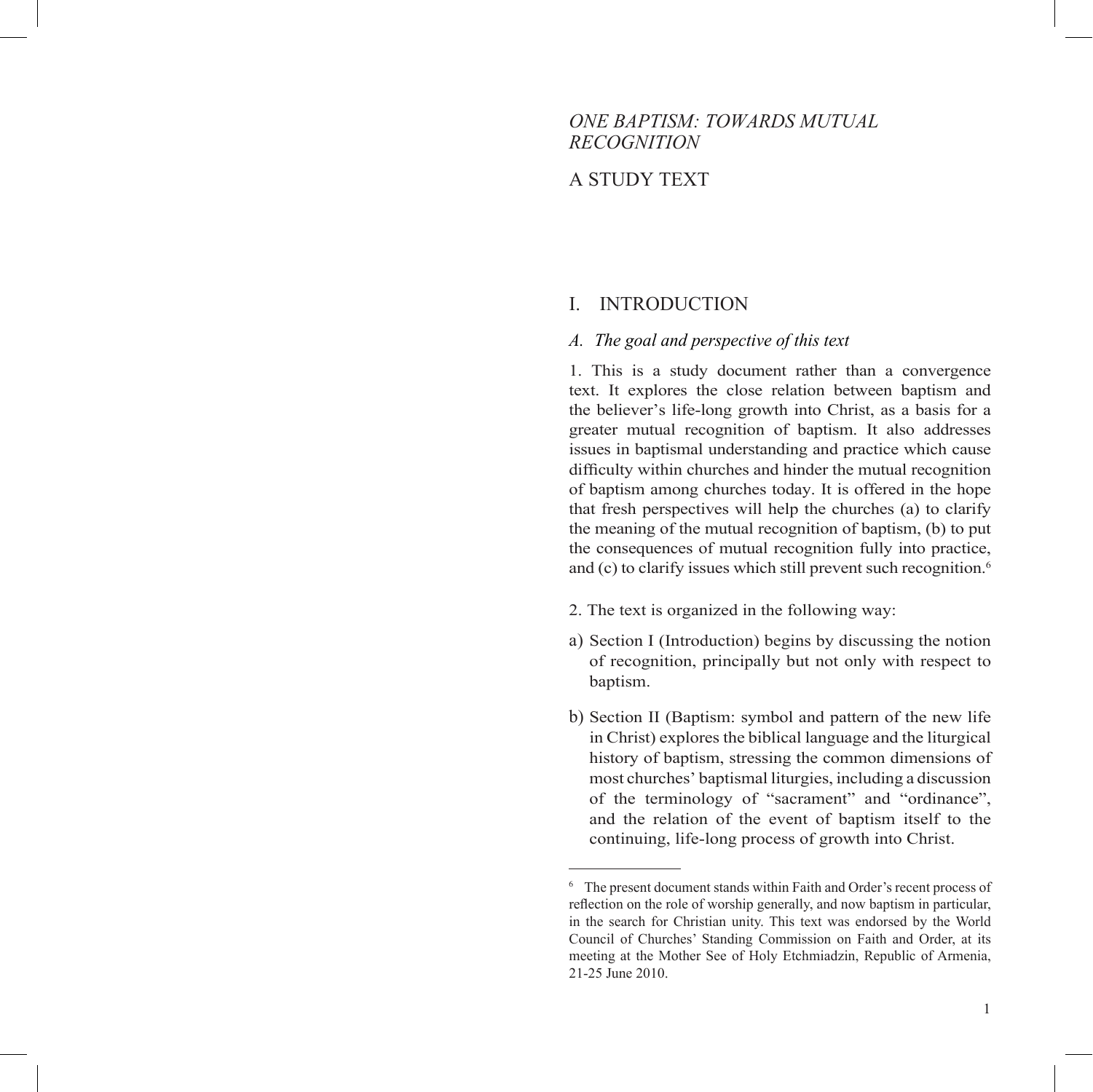- c) Section III (Baptism and the church) notes the function of baptism as entry into the church, explores the relation between baptism and the eucharist, and raises issues about the relation of baptism to church membership.
- d) Section IV (Baptism and faith) addresses the relationship between God's initiative and the faith both of the individual and of the community. This section also addresses the context and content of Christian formation.
- e) Section V (Further steps for the journey towards mutual recognition: questions for the churches) focuses these themes and suggests steps which may be necessary on the way to a fuller mutual recognition of baptism. Questions in each area invite the churches to reflect on the developments in their own traditions, and in their relation with other churches, since the publication of *BEM*.
- f) Section VI (Conclusion) reminds readers and the churches of the wider goal of the ecumenical quest: full visible unity as realised in eucharistic fellowship.
- 3. The churches use terms related to baptism in a variety of ways. In this study document:
- a) *Christian initiation* refers to a process that begins with hearing the Gospel and confessing the faith, continues with formation in faith (catechesis), leads to baptism, resulting in the incorporation of the baptized into the Christian community, marked by the sharing of the eucharistic meal.
- b) *Baptism* is the central event of this process, in which a believer is incorporated into the body of Christ. This act includes profession of faith and is "administered with water in the name of the Father, the Son, and the Holy Spirit".7

It is acknowledged that some churches may not be familiar with the broader term "Christian initiation" and that for others, "baptism" includes the liturgical acts of anointing and/or the laying on of hands (cf. hereunder §§32-33). Despite this diversity in understanding and practice, churches are increasingly able to recognize, in the baptism of other churches, the action of the triune God. At the same time, those reading the present text will naturally do so through the lens of their own tradition and experience.

# *B. The mutual recognition of baptism: a gift and challenge to the churches*

There is one body and one Spirit, just as you were called to the one hope of your calling, one Lord, one faith, one baptism, one God and Father of all, who is above all and through all and in all  $(Eph. 4:4-6).$ <sup>8</sup>

4. According to this biblical witness, in baptism we are called into communion with the triune God. In baptism, Christ, by the power of the Holy Spirit, calls his followers and makes them his own, members of the one body and participants in the communion of his disciples. Echoing this, *BEM* says: "Therefore, our one baptism into Christ constitutes a call to the churches to overcome their divisions and visibly manifest their fellowship."9

5. *BEM* revealed considerable convergence on the understanding of baptism among churches, and identified areas where differences remain. The process of responding to *BEM*<sup>10</sup> spurred many churches to reflect on their own baptismal understanding and practice, and helped them to understand better the views and practices of others. On this basis significant steps have been taken towards a greater mutual recognition of baptism – towards, as *BEM*

<sup>7</sup>  *BEM*, "Baptism", §17.

<sup>&</sup>lt;sup>8</sup> Unless otherwise indicated, the scripture quotations contained herein are from the New Revised Standard Version of the Bible, 1989, 1995 by the Division of Christian Education of the National Council of Churches of Christ in the United States of America, and are used by permission. All rights reserved.

<sup>&</sup>lt;sup>9</sup> *BEM*, "Baptism", §6, p. 3. Also: "Mutual recognition of baptism is acknowledged as an important sign of expressing the baptismal unity given in Christ. Wherever possible, mutual recognition should be expressed explicitly by the churches", "Baptism", §15; and "Baptism, therefore, constitutes a sacramental bond of unity linking all who have been reborn by means of it": *Unitatis Redintegratio*, §22, in Walter M. Abbott, S.J., ed., *The Documents of Vatican II*, Guild Press, America Press, Association Press, New York, 1966, p. 364.

<sup>&</sup>lt;sup>10</sup> See Max Thurian, ed., *Churches Respond to BEM: Official Responses to the "Baptism, Eucharist and Ministry" Text*, Vols. I-VI, Faith and Order Papers Nos. 129, 132, 135, 137, 143, 144 respectively, World Council of Churches, Geneva, 1986-1988.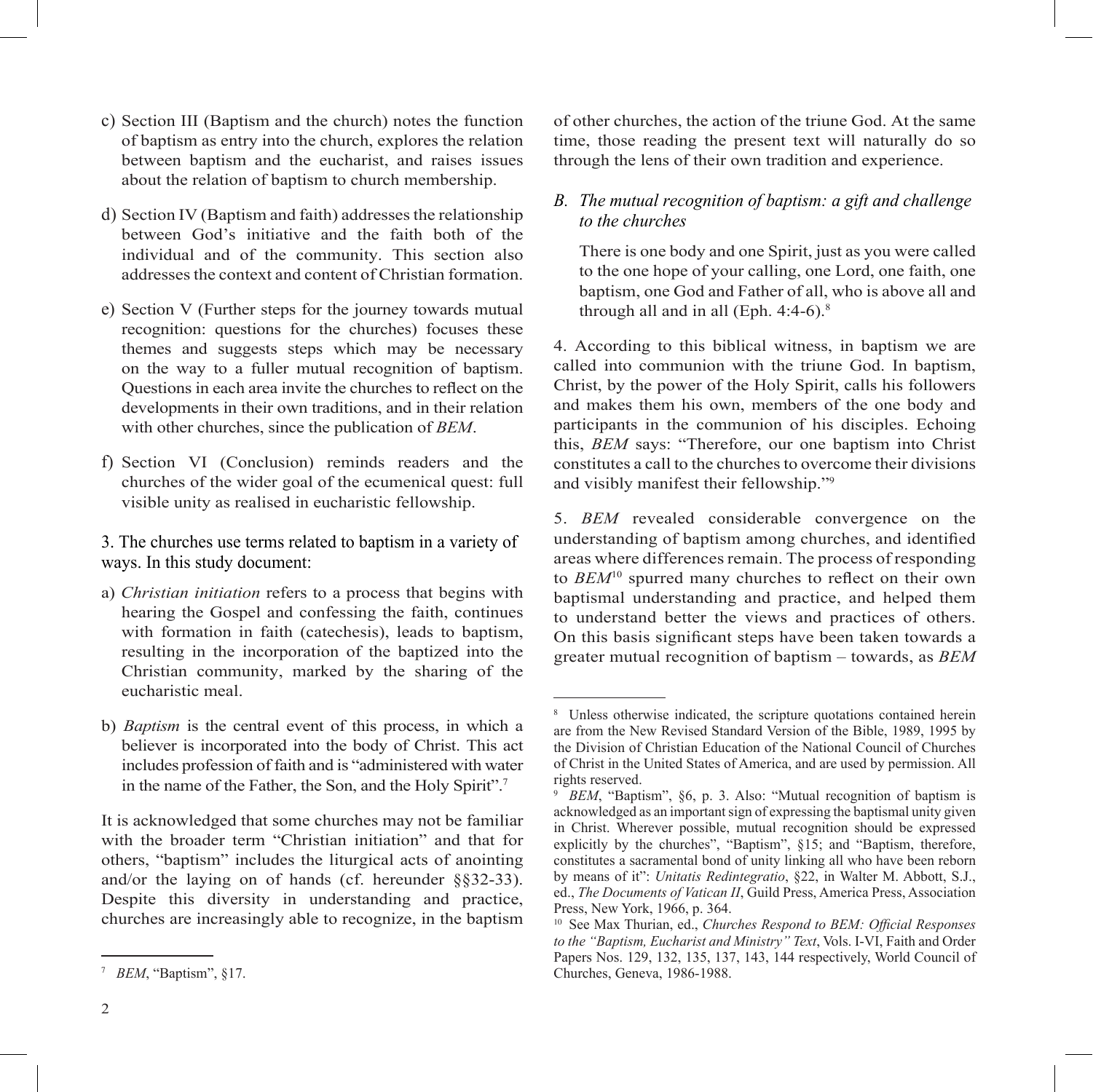put it, "churches… recognizing one another's baptism as the one baptism into Christ".11

6. Formal agreements in local and national contexts $12$ have established mutual recognition on an official basis, enabling and encouraging practical expressions of mutual recognition at the level of the local congregation. Bilateral discussions among Christian confessions at world level have reflected the fact that "the continued existence of common baptism is a decisive factor of unity beyond the divisions" of the churches. $13$  Significant multilateral, ecumenical texts at world level have confirmed and extended these results, urging the churches to put mutual recognition into practice wherever possible.14

7. Another sign of progress has been a growing consensus concerning the fundamental unity in what some Christian traditions have called the "sacraments of Christian initiation" (baptism, chrismation/confirmation, eucharist).

These have, in some traditions, been separated and performed at different points in the life of the believer, with each action acquiring a distinct and self-contained meaning. When the unity of these actions is acknowledged, differences in understanding and practice may no longer appear divisive (for example, the moment at which the Holy Spirit is invoked).

8. Another sign of progress is that churches have begun to take positive, practical steps to nurture and express mutual recognition. Examples are the common recovery of the catechumenate (instruction in the faith prior to baptism), including an ecumenical dimension in the preparation of catechists; the widespread generous use of water in baptism, including a more frequent use of immersion fonts; and the use of a common baptismal certificate recognized by different churches; and adult education done together by several churches.

9. Despite the signs of progress, the call to the churches "to overcome their divisions and visibly manifest their fellowship" has become even more insistent since *BEM* was published in 1982. This question needs to be put sharply today: what does the "mutual recognition of baptism" actually mean, theologically, ecclesiologically and pastorally? What are the full *implications* of that recognition, and how can each church live out those implications, both in its own life and together with other churches?

#### *C. Mutual recognition and discernment*

10. This study text places the event of baptism within the broader context of Christian initiation, and places both within the context of the believer's life-long growth into Christ. This life-long process is marked by ongoing nurture within the Christian community, and comes to fulfillment only with the end of the believer's earthly life. It is hoped that consideration of baptism within this broader context will help the churches to discern common understandings and intentions within diverse practices, thus fostering mutual recognition.

11. In many cases churches do mutually recognize (as put by the fifth world conference on Faith and Order) "one

<sup>11</sup> *BEM*, "Baptism", §15.

<sup>&</sup>lt;sup>12</sup> For example at the state level the text "Baptism: Baptismal Practice in an Ecumenical Context" issued by the Massachusetts [U.S.A.] Commission on Christian Unity, revised edition, 2000; and at the national level the documents "The Sacrament of Baptism as a Sign of Unity" approved by the Theological Commission of the Roman Catholic Polish Episcopate Churches and the Polish Ecumenical Council in 2000; and the Mutual Recognition Agreement on Baptism signed by 11 churches (Orthodox, Roman Catholic, Anglican and Protestant) in Germany on 29 April 2007.

 $13<sup>3</sup>$  See the surveys of the treatment of baptism in the bilateral dialogues by Andre Birmelé, "Baptism in Ecumenical Dialogues," in Wilhelm Hüffmeier and Tony Peck, eds., *Dialogue between the Community of Protestant Churches in Europe (CPCE) and the European Baptist Federation (EBF) on the Doctrine and Practice of Baptism*, Leuenberg Documents 9, Verlag Otto Lembeck, Frankfurt am Main, 2005, pp. 79-103, citation, p. 79; and the previous version, "Baptism and the Unity of the Church in Ecumenical Dialogues", in Michael Root and Risto Saarinen, eds., *Baptism & the Unity of the Church*, William B. Eerdmans, Grand Rapids, Michigan, and WCC Publications, Geneva, 1998, pp. 104-129.

<sup>14</sup> See *The Nature and Mission of the Church: A Stage on the Way to a Common Statement*, Faith and Order Paper No. 198, World Council of Churches, Geneva, 2005, §§74-77; "Called to be the One Church", the Porto Alegre [WCC Assembly] ecclesiology text, World Council of Churches, 2006, §§8-9 and §14(c); and "Ecclesiological and Ecumenical Implications of a Common Baptism: A JWG Study", in *Eighth Report: Joint Working Group between the Roman Catholic Church and the World Council of Churches, Geneva-Rome, 2005*, WCC Publications, Geneva, 2005, pp. 45-72.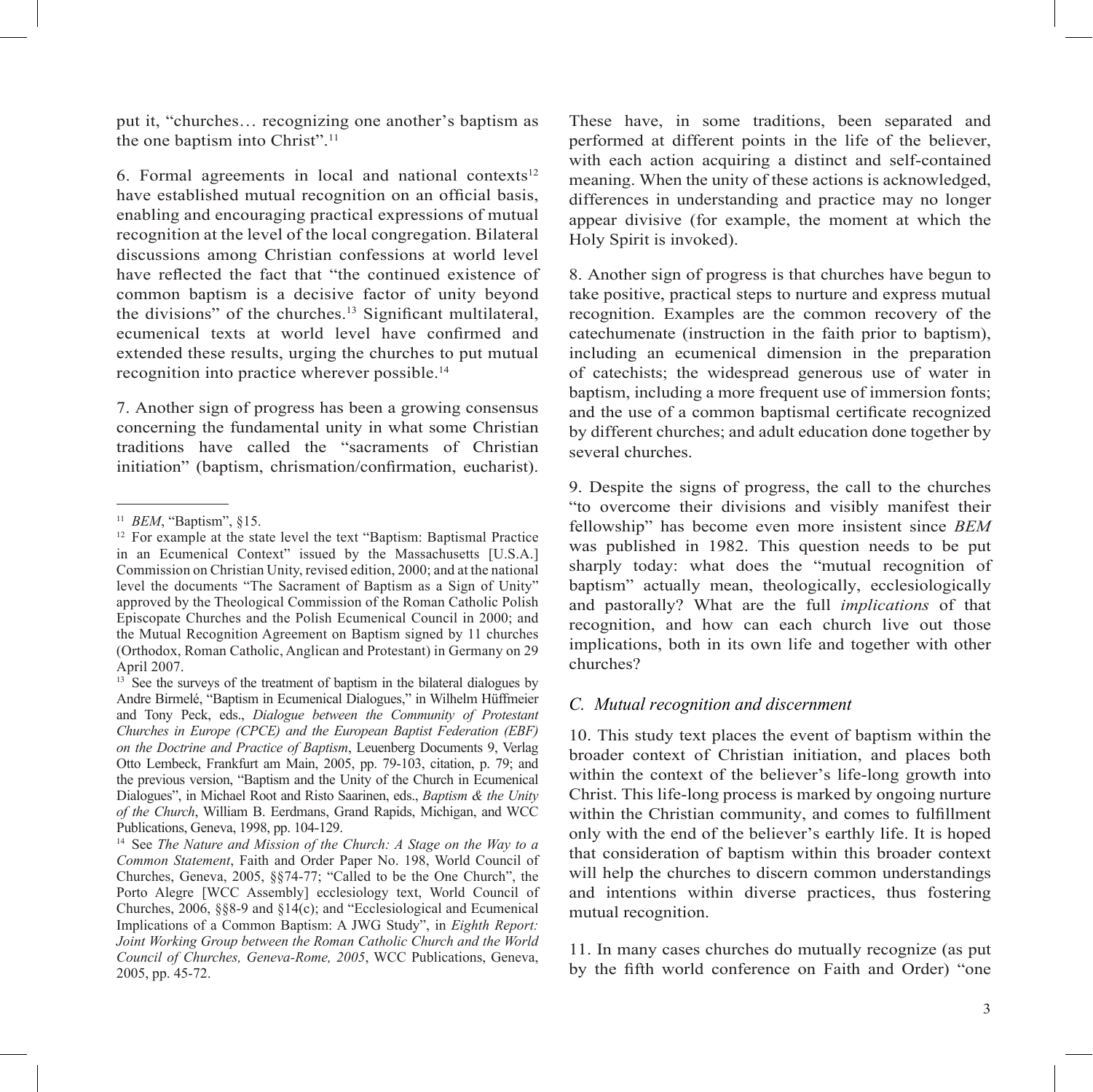another's baptism as the one baptism into Christ",<sup>15</sup> and this has important consequences for the self-understanding and practice of *all* the churches. But it is also true that "not all churches are able to recognize other churches' baptisms, and not all agree entirely on the insights of *BEM* concerning baptism".16 The situation is indeed complex, as the following instances make clear:

- − mutual recognition of baptism may reflect a condition of full sharing in faith and life among the churches, marked by eucharistic communion, and including common discernment and decision-making, service and mission; or
- − mutual recognition may exist together with significant limitations in sharing, particularly at the eucharistic table – raising questions for some about the meaning of recognition, if not of baptism itself, or
- − mutual recognition may exist, but without further shared life and mission; or
- − mutual recognition may be lacking, so that some churches (or congregations within them) require the baptism of all persons seeking membership, even if they have already been baptized in another church.

In any case mutual recognition of baptism varies from place to place depending on local circumstances, including the degree of local awareness, and acceptance, of the ecumenical dimension of the church's life.

12. Mutual recognition is one of the central aims of the ecumenical endeavour. There are at least three dimensions to mutual recognition. It may involve:

- − churches recognizing one another as churches, that is, as authentic expressions of the One Church of Jesus Christ; or
- − churches recognizing the baptism of a person from one church who seeks entrance into another church; or
- − persons recognizing one another individually as Christians.

13. In all these contexts, recognition indicates that one party *acknowledges* an already-existing quality, identity or status which it has discerned in another. Recognition in this sense of "acknowledging" corresponds to the churches' realization that they already share an existing degree of *koinonia.* This grows with their experience in the ecumenical movement, as they are challenged to receive God's gift together more intensely and to make their communion ever more visible.<sup>17</sup> Recognition as acknowledgement intensifies the commitment of the churches to one another, on the basis of their shared convictions and values, as equal partners within the search for visible unity. This by no means excludes their calling one another to a fuller expression of "the faith of the Church through the ages", as the preface to *BEM* puts it.18 Such respectful mutual encouragement and correction is natural, as each church seeks to discern in the other – as in itself – an authentic expression of the One Church of Jesus Christ.

14. Mutual recognition of baptism arises from an acknowledgement of apostolicity in the other. Apostolicity indicates coherence and continuity with the faith, life, witness and ministry of the apostolic community, chosen and sent by Christ.<sup>19</sup> This acknowledgement may occur in different contexts: with regard to the rite, with regard to the larger pattern of initiation, and with regard to the ongoing life and witness of the church. Thus recognition of baptism involves:

<sup>&</sup>lt;sup>15</sup> See the *Worship Book, Fifth World Conference on Faith and Order, Santiago de Compostela, 1993*, Commission on Faith and Order, World Council of Churches, Geneva, 1993; English, p. 12; Spanish, p. 32; German, p. 53; French, p. 74.

<sup>&</sup>lt;sup>16</sup> "Faith and Order Work on Worship (with special reference to Baptism) in Relation to the Unity of the Church, Planning Meeting, Communauté de Grandchamp, July, 1998", Appendix III, in *Minutes of the Meeting of the Faith and Order Board, 15-24 June 1999, Toronto, Canada*, Faith and Order Paper No. 185, World Council of Churches, Geneva, 1999, p. 101 (Report, pp. 100-110).

<sup>17</sup> Cf. *The Nature and Mission of the Church*, §§57-59.

<sup>&</sup>lt;sup>18</sup> *BEM*, "Preface", p. x.

<sup>19</sup> See *Confessing the One Faith: An Ecumenical Explication of the Apostolic Faith as it is confessed in the Nicene-Constantinopolitan Creed (381)*, Faith and Order Paper No. 153, WCC Publications, Geneva, 1991, §241, pp. 89-90.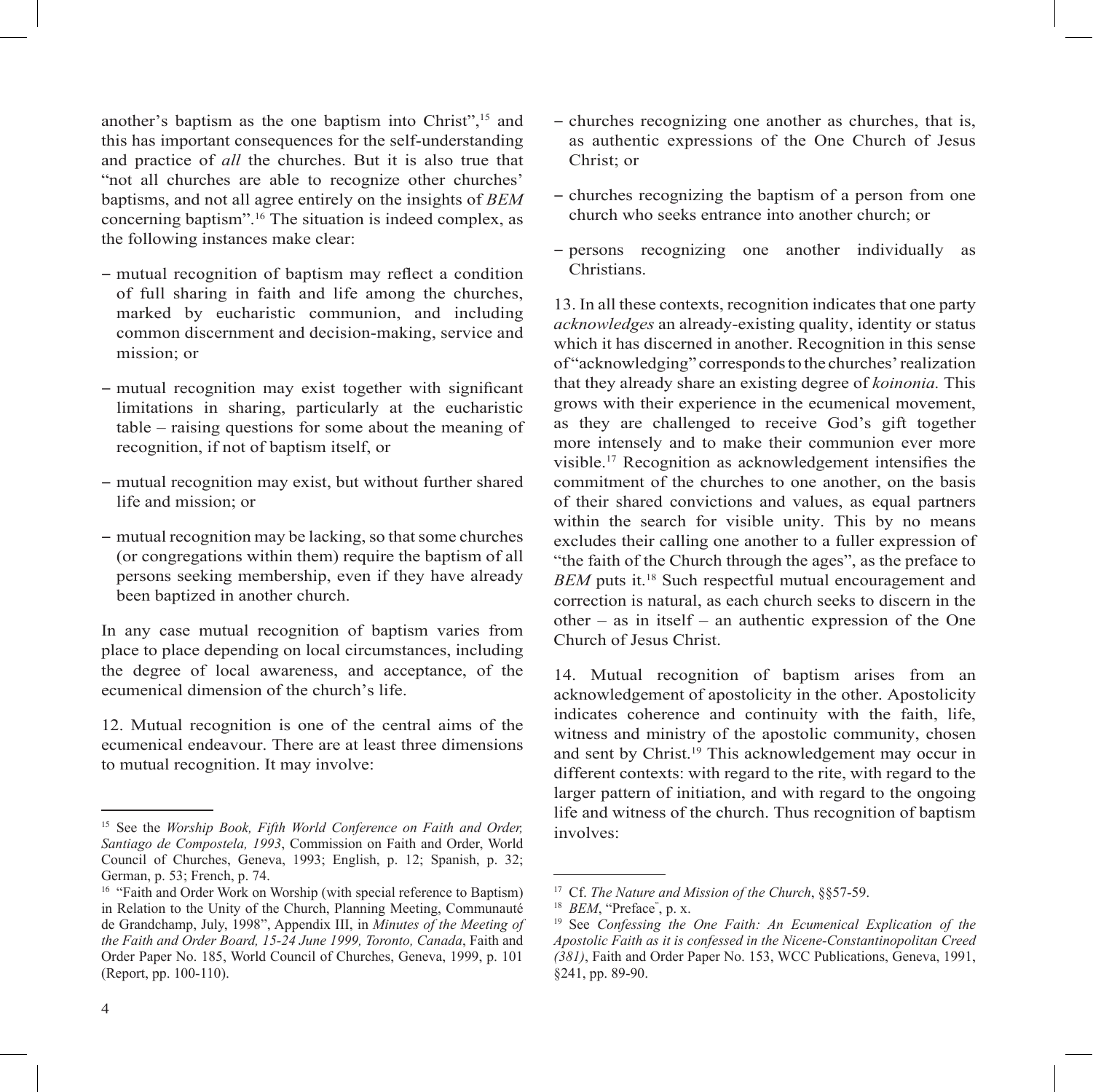- a) discerning the apostolicity of the rite itself. The elements of the rite – proclamation, profession of faith, thanksgiving, the use of water, the triune name – function as signs of the *common faith* which Christians through the ages share. In particular, the use of water and the triune name of God as "Father, Son, and Holy Spirit" is regarded by many if not most communions as the heart of the baptismal rite. The water rite initiates the believer into the wealth of meanings of the biblical teaching on baptism (cf. hereunder §§17-25, 49) and the trinitarian formula affirms the classic faith in the Father, Son, and Holy Spirit;
- b) discerning apostolicity in the larger pattern of Christian initiation. In many Christian churches there is a rich pattern of initiation which includes formation in faith, baptism in water (and in some cases chrismation and/or the laying on of hands), leading to eucharistic communion.
- c) discerning apostolicity in the ongoing life and witness of the church which baptizes and forms the new Christian.

15. This text reflects the conviction that convergence in the understanding and practice of baptism "makes more urgent the achievement, by separated Christians, of a common understanding of the apostolic faith which the church proclaims and in light of which a person is baptized". As significant as the mutual recognition of baptism is, it is important to note that it is not the only condition for full communion among the churches: churches need to discern apostolicity also in other dimensions of the life of other churches, for example in their faith, life, and witness.20

# II. BAPTISM: SYMBOL AND PATTERN OF THE NEW LIFE IN CHRIST

16. The churches, drawing upon scripture, historic texts and traditions, have formed various interpretations of baptism and its significance. This section examines biblical

material related to baptism, the use of symbol and sign as related to baptism, the nature of baptism as sacrament and ordinance, and the question of whether a common pattern may be discerned across the traditions.

#### *A. Baptism and scripture*

17. For most churches, baptism actualizes the whole history of salvation. *BEM* presents the churches with a rich tableau of biblical language which expresses the reality of new life through Jesus Christ.

Baptism is participation in Christ's death and resurrection (Rom.  $6:3-5$ ; Col. 2:12); a washing away of sin  $(1 \text{ Cor. } 6:11)$ ; a new birth  $(John 3:5)$ ; an enlightenment by Christ (Eph. 5:14); a re-clothing in Christ (Gal. 3:27); a renewal by the Spirit (Titus 3:5); the experience of salvation from the flood (1 Pet. 3:20-21); an exodus from bondage (1 Cor. 10:1-2); and a liberation into a new humanity in which barriers of division whether of sex or race or social status are transcended (Gal. 3:27-28; 1 Cor. 12:13).21

18. In the celebration of baptism these images often point to stories in the Old Testament, understood as "types" (or prefigurings) of the salvation to be brought in Christ. Thus baptism joins the candidate not only to Christ but to the entire history of salvation, to the entire biblical account of God's acting to give light and life, forgiveness, meaning and hope. Christians have understood that the waters of creation in Genesis (Gen. 1) prefigure the waters of the new creation in baptism; the destruction of sin through the flood (Gen.7) anticipates the washing from sin in baptism; the crossing of the Red Sea (Ex. 14) foreshadows the exodus from bondage and the liberation into a new creation; the water from the rock in the wilderness (Ex. 17) prefigures Christ who gives the water of life. Similarly the act of covenant in circumcision (Gen. 17) has its parallel in the new act of covenant – baptism; and as God was able to bring new life to dry bones (Ezek. 37), so God, through the waters of baptism, brings new life to those who seek it.

<sup>&</sup>lt;sup>20</sup> Ouoted from "Ecclesiological and Ecumenical Implications of a Common Baptism: A JWG Study" , §56. Some churches, moreover, hold that the fundamental question is not finding similar patterns in baptismal practice (other than the normative use of water and the trinitarian formula), but the *prior recognition* of others as churches and as Christians.

<sup>21</sup> *BEM*, "Baptism" , §2.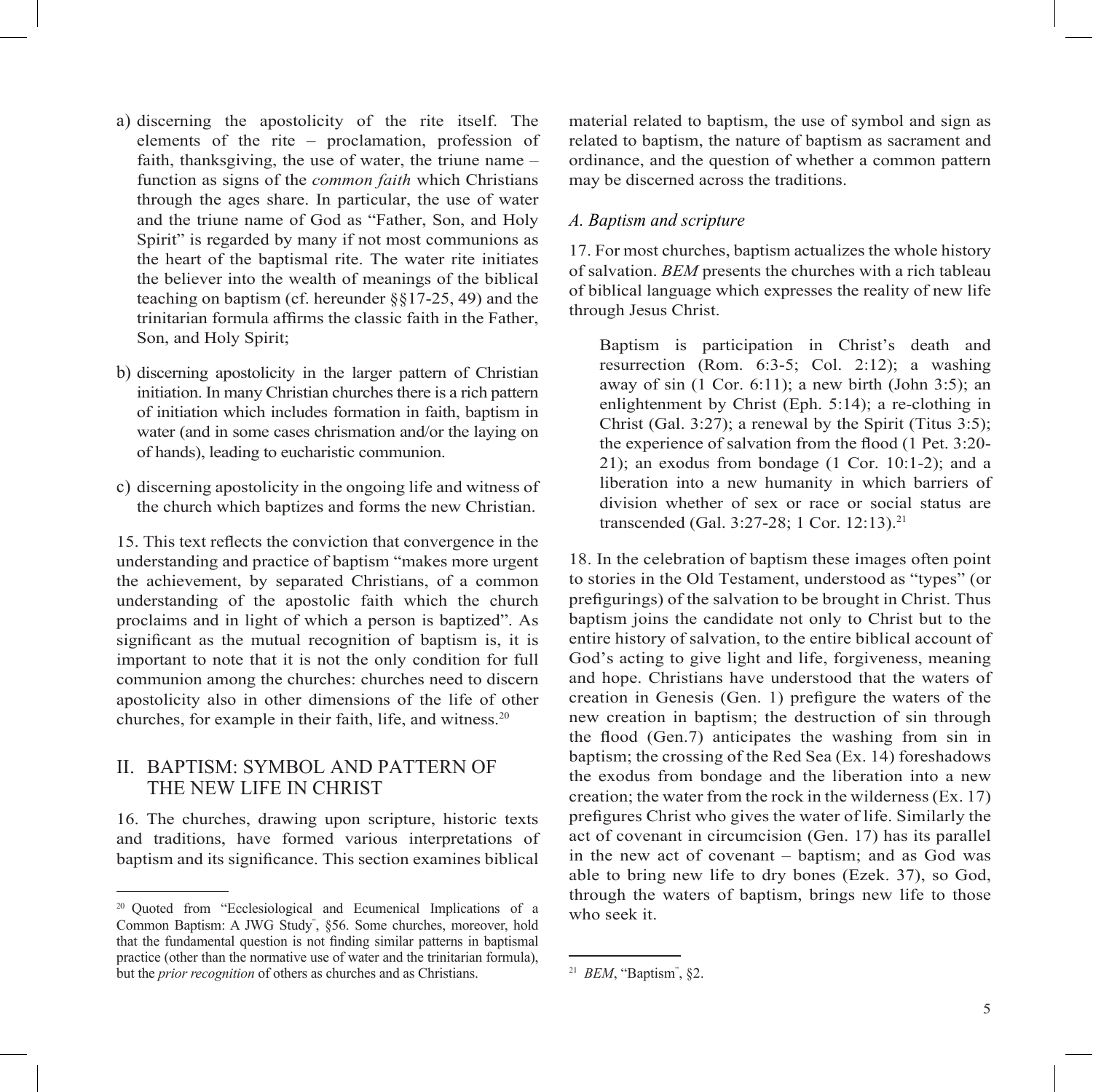19. Biblical descriptions of baptism and the baptismal relationship provide a foundation for baptismal theology and ecclesiology. Some biblical texts stress the pneumatological and trinitarian aspects of baptism: for example, the gift of the Spirit and the presence of the Father, Son, and Spirit at the waters of the Jordan.

In those days Jesus came from Nazareth of Galilee and was baptised by John in the Jordan. And just as he was coming up out of the water, he saw the heavens torn apart and the Spirit descending like a dove on him. And a voice came from heaven, "You are my Son, the Beloved, with you I am well pleased." (Mark 1:9-11, cf. synoptic parallels Matt. 3:13-17 and Luke 3:21-22)

In Christian baptism, through the gift of the Holy Spirit, the baptized are incorporated into Christ (Gal. 3:27), adopted as heirs of the Father (Rom. 8:14-17), and become temples of the Holy Spirit (1 Cor. 3:16-17). By adoption and grace (Eph. 2:5-8), the baptized thus enter into the trinitarian life of God. The invocation of the name of God in the water rite, in the baptismal anointing, in the ecumenical creeds and in professions of faith, gives expression to a shared trinitarian faith.

20. Biblical passages also identify baptism as participation in the death and resurrection of Christ and stress the new life of the baptized.

Do you not know that all of us who have been baptised into Christ Jesus were baptised into his death? Therefore we have been buried with him by baptism into death, so that, just as Christ was raised from the dead by the glory of the Father, so we too might walk in newness of life (Rom. 6:3-4).

I want to know Christ and the power of his resurrection and the sharing of his sufferings by becoming like him in his death, if somehow I may attain the resurrection from the dead (Phil. 3:10-11).

21. The baptismal waters are both death-dealing to sin and lifegiving (cf. Rom. 6:5-11); the act of baptismal submersion or

 $immersion<sup>22</sup>$  is a vibrant sign of the Christian dying and rising to new life in Christ. Baptismal dying and rising in unity with Christ is especially connected with the three-day observance of Christ's passage from death to life (the Triduum) that culminates in the feast of Easter. For this reason, Easter was from very early times the privileged occasion for the celebration of baptism. The presence of an Easter candle in the assembly serves as a constant reminder of this paschal reality.

22. Certain scriptural texts teach that baptism leads to the reconciliation of Christians with God and with one another, and that the church's task is to proclaim divine reconciliation to the world.

But you were washed, you were sanctified, you were justified in the name of the Lord Jesus Christ and in the Spirit of God. (1 Cor. 6:l lb)

As many of you as were baptised into Christ have clothed yourselves with Christ. There is no longer Jew or Greek, there is no longer slave or free, there is no longer male and female; for all of you are one in Christ Jesus. (Gal. 3:27-28)

All this is from God, who reconciled us to himself through Christ, and has given us the ministry of reconciliation; that is, in Christ God was reconciling the world to himself, not counting their trespasses against them, and entrusting the message of reconciliation to us. (2 Cor. 5:18-19)

The sign of peace with which some congregations greet the newly baptized is one expression of the responsibility for reconciliation.

23. Through baptism each Christian is entrusted with the mission of the church to bring the good news to the world. Christians intercede for the life of the world, exercise ministries of discipleship and mission, and work for justice and peace. As *BEM* stressed, "baptism...has ethical implications which not only call for personal sanctification, but also motivate Christians to strive for the realization of

<sup>&</sup>lt;sup>22</sup> In baptism by *submersion* the entire body is placed under the surface of the water; in baptism by *immersion* a substantial part of the body  $(r_{\text{w}})$  (typically up to the waist) is placed under the water, and water poured (hopefully generously) over the head.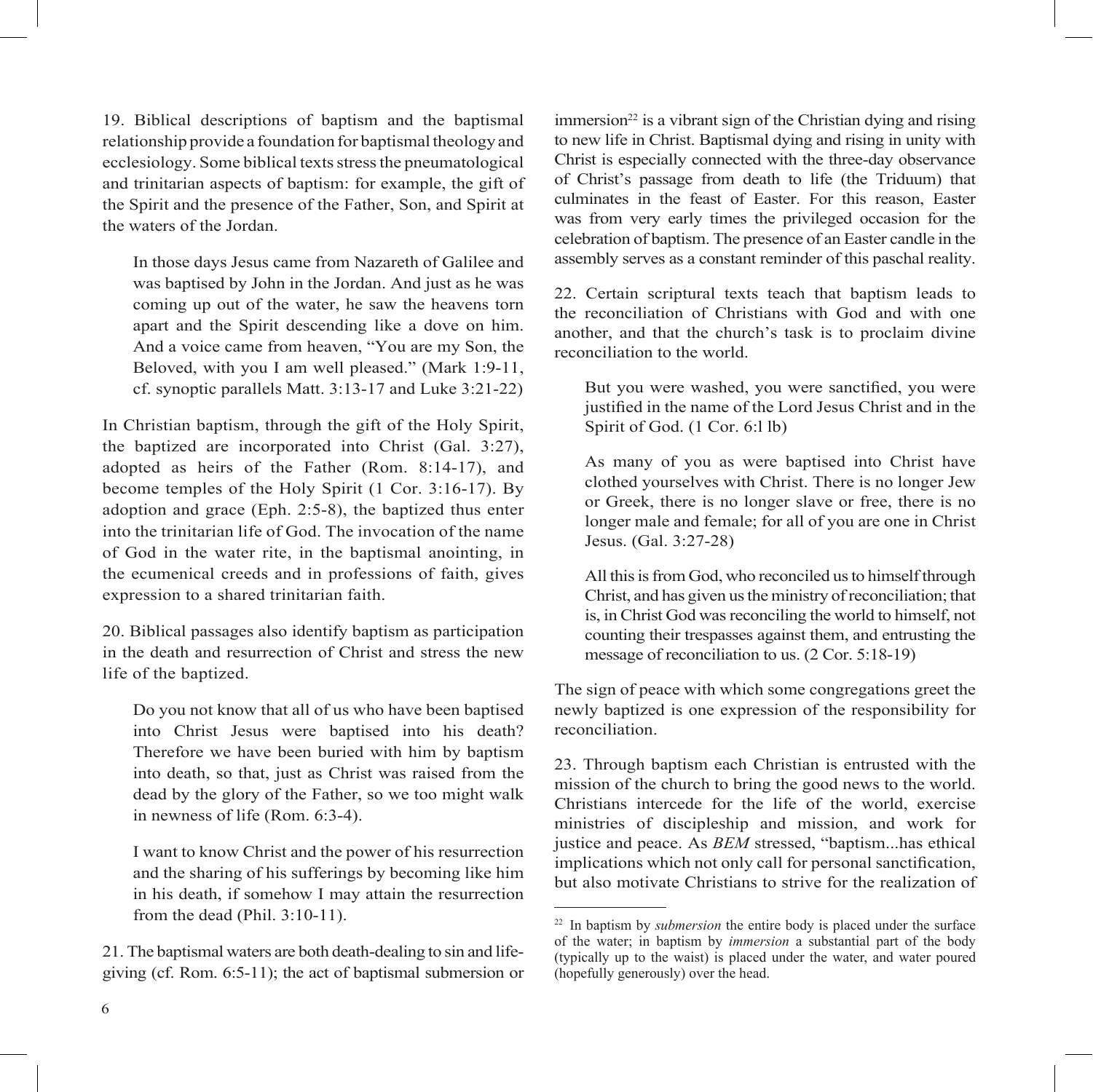the will of God in all realms of life (Rom. 6:9ff, Gal. 3:27- 28; 1 Pet. 2:21-4:6)".23

24. Other biblical texts express the eschatological dimension of baptism.

For if we have been united with him in a death like his, we will certainly be united with him in a resurrection like his. (Rom. 6:5)

If we have died with him, we will also live with him; if we endure, we will also reign with him. (2 Tim. 2:1lb-12a)

Christians are reminded that their true citizenship is in the kingdom that is being established by God (cf. Phil. 3:20). At the eucharist, the church celebrates and anticipates God's reign, and receives a foretaste of the banquet to come.

25. Churches throughout the ages have drawn on such images with differing emphases, ignoring some and using others heavily. Some of these differences arise from the particular cultural contexts within which Christians and churches live; these have helped to form their theological outlook but have also resulted in certain limitations of understanding. *BEM* has helped many churches to discover anew the variety of scriptural language which has been used to interpret the meaning of baptism. When seen separately, each image risks presenting an unbalanced or monochromatic view of baptism; together, they portray a colourful mosaic of the reality of new life in Christ. Here the churches are challenged to listen to one another, and to benefit from the experiences of others, as they seek to understand the wealth of meaning in baptism.

#### *B. Sacrament and ordinance*

26. Many churches describe baptism as a *sacrament,* while others prefer the term *ordinance.24* These have sometimes been regarded as opposing terms, but historical reflection may help clarify them, showing that they are not necessarily incompatible.

27. The early church used the Greek word "mystery" *(mysterion)* to refer to the unfolding of God's purpose of salvation in Christ (e.g., Mark 4:11; Rom. 16:25; 1 Cor. 4:1; Eph. 1:9f; 3:lff; Col 1:25-28, 2:2-3). The Latin term *sacramentum* was used to translate *mysterion,* and when applied to the acts of baptism and eucharist this was intended to mean that in these events God's work in Jesus Christ is effected by the power of the Holy Spirit. Gradually the terms *mysterion* and *sacramentum* came to refer to several rites of the church, including baptism and eucharist.

28. "Sacrament" (especially as developed in the scholastic tradition) has come to mean "an outward and visible sign of an inward and spiritual grace", so that, through Christ and in the power of the Holy Spirit, God's saving work is communicated in a symbolic action. Though this term has been carefully developed theologically, it has sometimes been misunderstood to suggest that grace was conferred automatically through the sacraments. Churches which hold to this understanding of sacrament still differ about the way that God's gracious presence is related to the material elements, and about the way that salvation in the present is related to the death and resurrection of Jesus.

29. "Ordinance", on the other hand, indicates that certain acts are performed in obedience to the command and example of Christ (for example, the baptismal command in Matt. 28:18-20). Those who understand baptism as ordinance emphasize its scriptural warrant and divine initiative. This view has sometimes been misinterpreted in two ways: first, that God is not really present and active in the event of baptism and that grace is not really received; and second, that God's presence is "automatic", and independent of faith and grace.

30. Most traditions, whether they use the term "sacrament" or "ordinance", affirm that these events are both *instrumental* (in that God uses them to bring about a new reality), and *expressive* (of an already-existing reality). Some traditions emphasize the instrumental dimension, recognizing baptism as an action in which God transforms the life of the candidate as he or she is

<sup>23</sup> *BEM*, "Baptism", §10.

 $24$  See especially the Baptist-Roman Catholic dialogue (1984-1988) in Jeffrey Gros, FSC, Harding Meyer, William G. Rusch, eds., *Growth in Agreement II. Reports and Agreed Statements of Ecumenical Conversations at World Level 1982-1998*, WCC Publications, Geneva, and William B. Eerdmans, Grand Rapids, Michigan, 2000, pp. 373-385.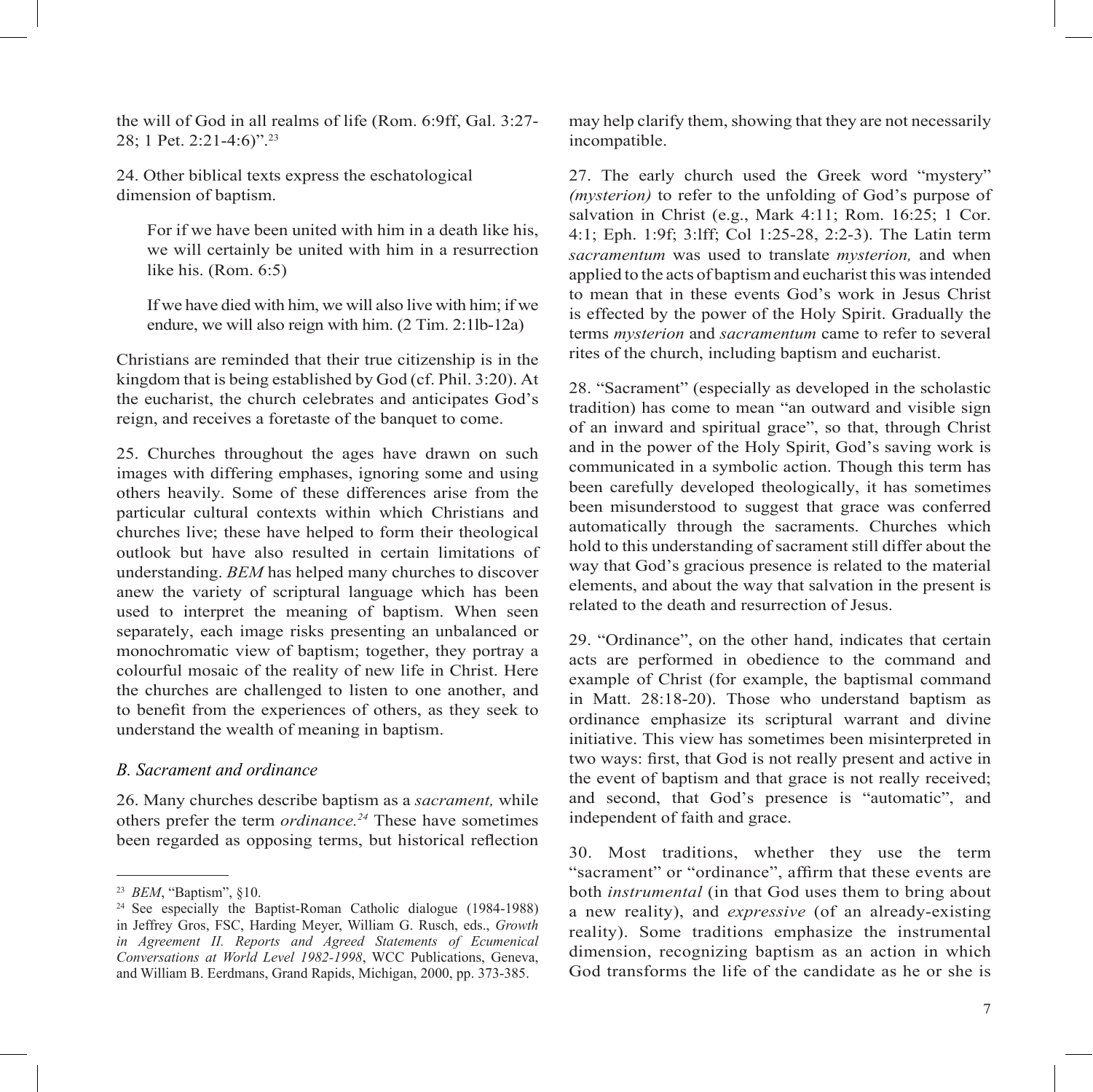brought into the Christian community. Others emphasize the expressive dimension. They see in baptism a Godgiven and eloquent demonstration, within the Christian community, of the gospel and its saving power for the person who, being already a believer through his or her encounter and continuing relationship with Christ, is then baptized.

31. Those who prefer the language of sacrament often regard baptism also as an ordinance, recognizing that it is performed following Christ's command and example. Some – though not all – who prefer the term ordinance may, in fact, give the act a sacramental meaning. These two approaches represent different starting points in understanding baptism. They are not mutually exclusive, and may both be regarded as essential for understanding the full meaning of baptism.

#### *C. The liturgy of baptism*

32. Baptismal practice has taken different forms in the history of the church. In its earliest practice, the rite of baptism typically included water, anointing with oil, and admission to the eucharist. Over time, and particularly in recent usage, the term "baptism" has been used for the water rite alone and the larger process has come to be referred to as "Christian initiation" (cf. above §3).

33. Following *BEM* the churches today largely affirm that "within any comprehensive order of baptism at least the following elements should find a place: the proclamation of the scriptures referring to baptism; an invocation of the Holy Spirit; a renunciation of evil; a profession of faith in Christ and the Holy Trinity; the use of water; a declaration that the persons baptized have acquired a new identity as sons and daughters of God, and as members of the church, [are] called to be witnesses of the Gospel."<sup>25</sup> Recognizing the original unity of the rite, *BEM* noted also that "some churches consider that Christian initiation is not complete without the sealing of the baptized with the gift of the Holy Spirit and participation in holy communion."<sup>26</sup>

34. As noted in §§17-25 above, the churches have incorporated into the celebration of baptism a wide range of symbols and symbolic actions based directly or indirectly upon scriptural images. Many of these images are based on materials from the natural world. Christians affirm that in Christ the whole creation is made new, is restored to God's original purposes and intends to convey the Creator's love for humankind. Therefore materials from the natural world may be used to convey the theological realities associated with baptism.

35. Integral to the practice of baptism is the use of water. Especially when used abundantly, water bears positive but also negative qualities: it can be seen as the means of participation in Christ's death, as if through drowning, but also as the means of new birth, as if from the waters of a womb. The use of water as a natural agent for washing is seen in some traditions as affirming God's cleansing of the candidate from his or her sin.

36. Some churches have understood water as a "sign", meaning that it points beyond itself to the realities of cleansing and new life in Christ. Other churches have understood water as an "effective sign" or "symbol", meaning that it bears within itself, by faith and through the power of the Holy Spirit, the reality of new life in Christ. With whatever nuances, the churches largely agree that the use of water indicates the believer's entry into a new life made possible by the gospel of divine grace, and pointing towards the fullness of the kingdom to come.

37. Other symbols and symbolic actions have been used to express and interpret the meaning of the baptismal act. These actions have varied with time, place and cultural context, and have done so from Christian beginnings. In many traditions, the thanksgiving over the waters of the font echoes and reflects the thanksgiving over the bread and wine of the eucharist, first in giving thanks to God for his mighty acts of salvation, and then in calling upon the Spirit also to make use of water in the transformation of the lives of those to be baptized.

38. Many churches have maintained, or recovered, the use of oil to symbolize the candidate's anointing with the Holy Spirit and incorporation into the royal priesthood

<sup>25</sup> *BEM*, "Baptism", §20.

<sup>26</sup> *BEM*, "Baptism", §20.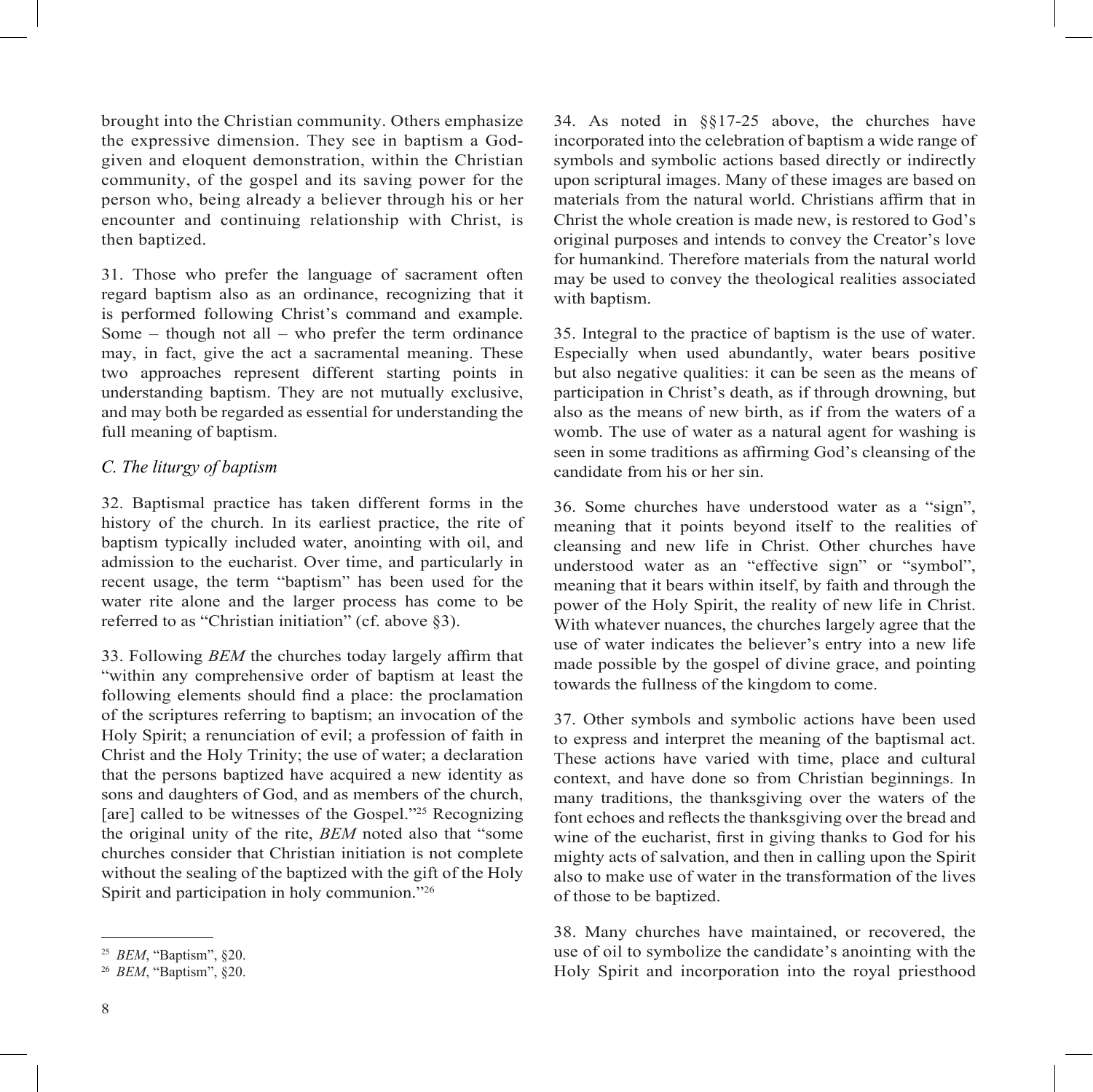(1 Pet. 2:9). In some churches a baptismal garment symbolizes the "putting on the Lord Jesus Christ" (Gal. 3:27), and the light of a baptismal candle symbolizes our sharing in Christ as "the light of the world" (John 8:12; Matt. 5:14-16). In some cases churches have recovered the catechumenate (a structured period of instruction in the faith before baptism), and use a wealth of signs and symbols to mark the journey to the font. Within all this variety, there appears a renewed appreciation of the importance of created elements in expressing the saving power of God (cf. 1 Tim. 4:4).

39. Where candidates offer a personal testimony at the time of their baptism this is seen as a powerful sign of the working of the Holy Spirit in their lives, thus revealing God's power to convert and to save. At the same time, the assembly which gathers to celebrate the act of baptism signifies the whole church into which the baptized are incorporated. The individual and communal confession of faith at baptism expresses the faith of the church, inspired by the Spirit, into which this candidate is now baptized.

40. As churches engage more closely with the cultures in which they live, there is today a new process of exploration as to how additional elements, held to be of symbolic importance in local cultures, can also be used to express the richness of the various dimensions of baptism. This opens the way to further creative developments in this area, but this process must be done critically and with caution, according to principles of faithful inculturation.<sup>27</sup>

#### *D. Baptism and life-long growth into Christ*

41. "Baptism is related not only to momentary experience, but to life-long growth into Christ."28 Most churches regard the baptismal event as an unrepeatable liturgical rite in which God acts and the Christian faith is professed. However, the unique event of baptism reflects and recapitulates the catechumenate, and the processes of nurture and growth guided by the Holy Spirit, that lead to and follow it. In the early church complex patterns of Christian nurture emerged, including instruction in faith before and after baptism, as well as an extended series of liturgical celebrations marking the journey in a growing faith. Later Christian history saw the development of even more diverse patterns of Christian nurture.

42. Within this diversity the churches have discerned three elements which encompass the believer's full incorporation into Christ: (1) formation in faith, (2) baptism and Christian initiation as explained in §3 above, and (3) participation in the life of the Christian community, fostering life-long growth into Christ.29 These elements may be understood as follows.

#### 1) Formation in faith

43. Formation includes preaching and teaching about the faith of the church, and the appropriation of the ethical and spiritual dimensions of the Christian life before and after the act of baptism. In some traditions this takes formal shape in the catechumenate. The experiences of hearing, learning, and doing are intended to lead to conversion, appropriation of the faith in heart and mind, trust in the triune God, and baptism. In the case of a baptized infant, the faith claimed by parents, sponsors, and the whole church is professed by that person following formation and nurture. In some traditions this profession involves a formal rite, while in others it consists simply of conscious and active participation in the life of the local worshipping community. Formation in faith is a life-long process, ending with that final profession which is the testimony of a Christian death.

 $27$  For an extensive exploration of this see Thomas F. Best and Dagmar Heller, eds., *Becoming a Christian: The Ecumenical Implications of our Common Baptism*, Faith and Order paper No. 184, WCC Publications, Geneva, 1999, especially "III. The inculturation of baptism", pp.83-88. The following are identified as criteria for inculturation: "The inculturation of baptism needs fidelity to and preservation of the fundamental *ordo* [pattern] of baptism as it was developed in the tradition... No form of incultured baptism can dispense with the basic elements of the baptismal *ordo* [pattern]: formation in faith, washing in water and participation in the life of the community. The inculturation of baptism will look for gestures, signs and symbols in a specific culture which relate to the essential aspects of baptism, such as its meaning as incorporation into the body of Christ and as conferring a life-long new status", p. 86.

<sup>28</sup> *BEM*, "Baptism" , §9.

<sup>&</sup>lt;sup>29</sup> "Report of the Consultation: 'The common baptismal ordo'", in *Becoming a Christian, The Ecumenical Implications of Our Common Baptism*, §§17-24, pp. 78-81.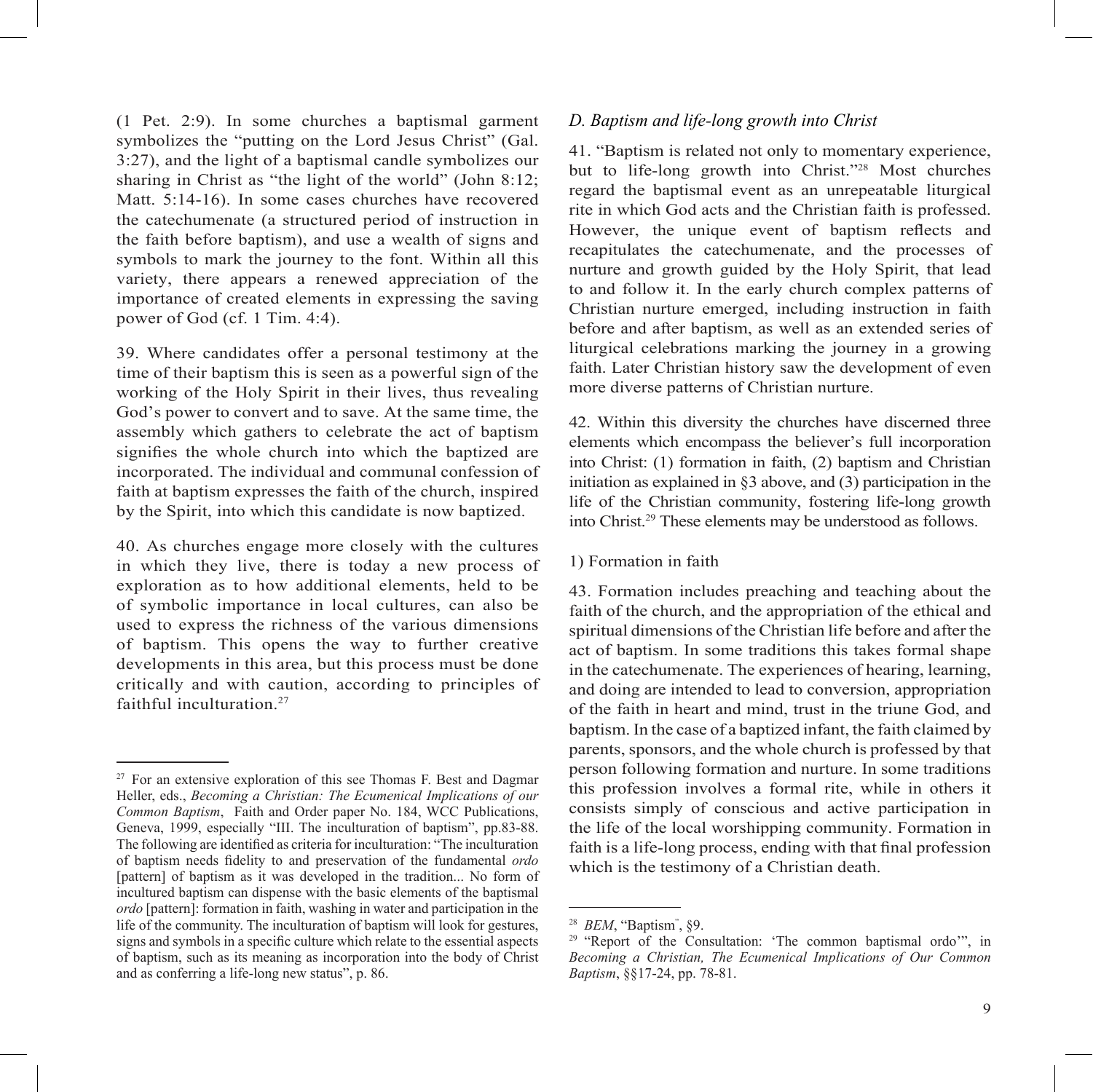#### 2) Baptism

44. "Baptism is a gift of God and is administered in the name of the Father, the Son and the Holy Spirit."30 It is the central symbolic act within the whole process of Christian initiation, the act in which the local church, the body of Christ, gathers to incorporate new members.

45. Because water as symbol bears multiple meanings, its generous use allows for the fullest expression of the biblical images of baptism (cf. above §§17-25). Threefold immersion or submersion in water is the most widely attested practice in ancient Christian traditions, but there is also early evidence for pouring water over the head of the candidate. In more recent times, sprinkling has emerged as a practice in some churches.

46. The liturgical expression of the giving of the Holy Spirit has varied in the practice of the church. From early times this was seen in some churches to be associated with the baptismal water (Acts 19:5-6), in some with the laying on of hands (Acts 19:5-6), and in some with the anointing with oil. Within this diversity was a shared understanding that the Spirit was poured out in the context of the baptismal act, and belonged integrally to it.

47. Closely associated with the baptismal rites are other events, in various sequences: thanksgiving over the water, confession of faith, an array of interpretive signs and symbols (for example, the wearing of new clothing, the giving of a candle (cf. above §38)). The newly baptized are then welcomed for the first time to the Lord's supper. With their admission to the eucharistic table the newly baptized are fully integrated into Christ and the church, and set to continue on their process of life-long growth into Christ.

#### 3) Participation in the life of the Christian community

48. With their admission to the eucharistic community, the newly baptized take their place in the "royal, priestly and prophetic" community that is the church, and so will exercise the spiritual gifts with which they have been endowed for service in the church and the world.

49. The act of baptism is a new beginning; it marks a particular point on the journey with Christ and into Christ. The community of the disciples is assured by the love of God that its origin and eschatological completion rest in the community of the Holy Trinity (2 Cor. 1:21- 22). The baptized look to this completion before having reached their goal. They must seek above all to grow in faith, and to become what they are: the children of God (John 1:12; 1 John 3:1-3). The reality of baptism needs to be lived out as a daily experience; again and again, the baptized will need to repent and turn to Christ (Rom. 6:1-11, Eph. 4: 21-5:2).

50. Throughout the whole of their lives Christians are empowered by the Holy Spirit to seek faith, hope and love. God grants deeper insight, greater love and maturing faith as believers engage in the study of the scriptures, in prayer and worship, and in love of neighbour. In sufferings and other trials, faith is tested. Christians need constantly to renew their participation in the *koinonia,* the fellowship of the church, in which Christ is present in word and sacrament. Christians are to trust God's promises to feed his followers "on the way" with the bread of thanksgiving (John 6:51; 1 Cor. 11:23-25).

51. The local church needs to make specific provision for the nurture in faith of all the newly baptized. The ministry of bishops or other regional leaders has sometimes involved a recovery of mystagogy (post-baptismal catechesis) with regard to the newly baptized. Workers in Sunday schools or Christian education programmes need to be aware of their great responsibility for building up the congregation in faith, hope and love. In some places, the ministry of mentors (persons who accompany others on their journey in faith) is being discovered.

52. Some churches understand Christian nurture as a matter of providing instruction in Sunday schools or Christian education programmes. As important as this is, there is a broader perspective in which nurture has been a function of the whole worshipping assembly. Here Christians have received liturgical catechesis, and the mysteries of the Christian life have been spelled out in the reading and preaching of the word and the

<sup>30</sup> *BEM*, "Baptism" , §1.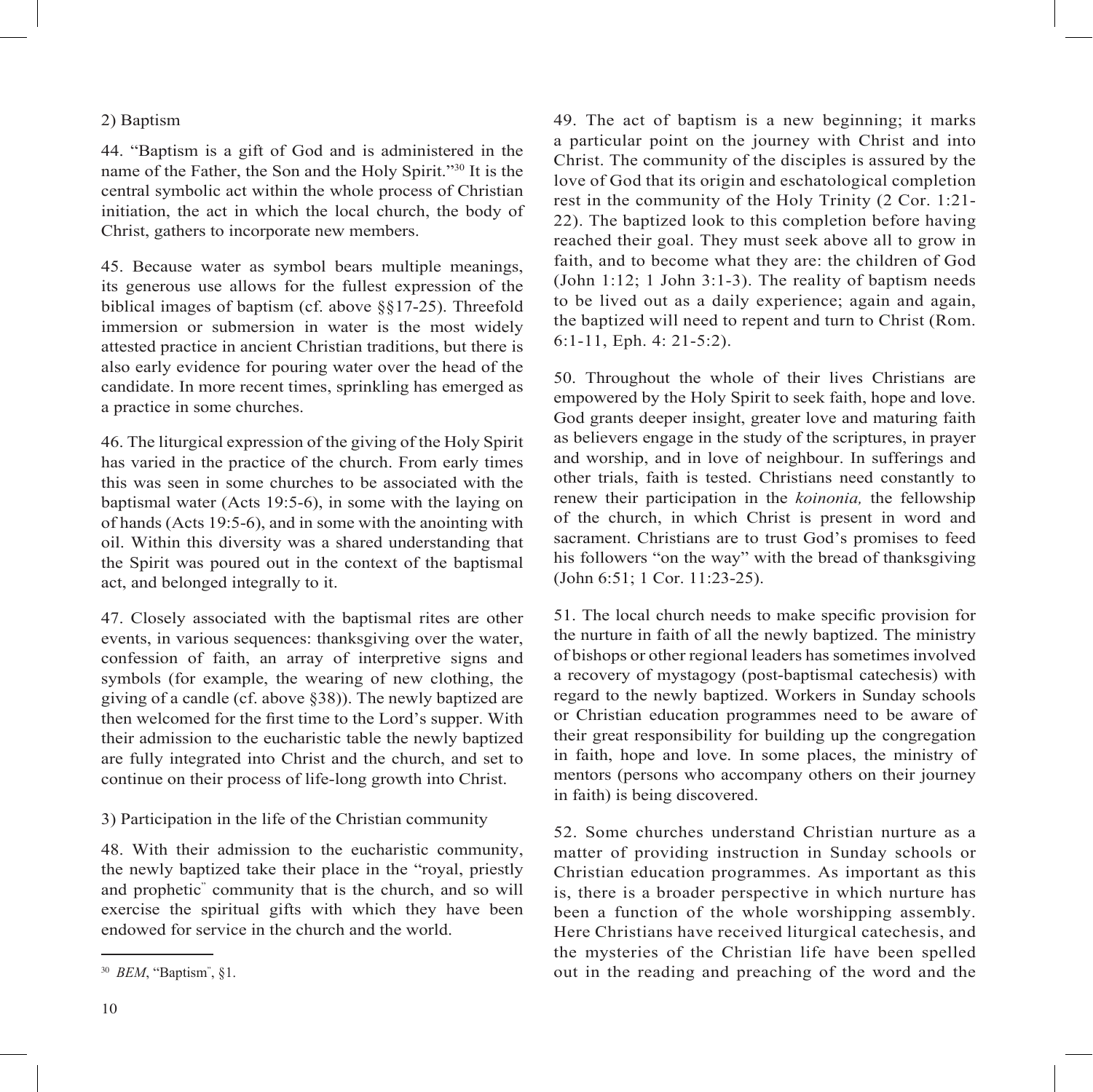celebration of the Lord's supper. Thus it is especially important that children be fully involved in the worship life of the congregation. The experience, in worship, of a living relationship with the triune God is the way in which all discover most deeply what it is to be a disciple of Christ.

53. Many churches are finding that both personal and corporate faith is strengthened by a more frequent practice of reaffirming baptism. The public celebration of baptism invites all the baptized to recall their own baptism. The regular celebration of the eucharist reminds the faithful of their own baptism, as do Sundays with strong baptismal associations (for example Easter, Pentecost, and Epiphany/Theophany (the Baptism of the Lord)).

54. Some churches mark particular stages in the continued growth into Christ with rites in which individuals profess or confess their baptismal faith. In many western churches this is known as "confirmation". This is a matter of discussion among and within churches which have different sources for, and understandings of, confirmation

55. In some churches (e.g., Roman Catholic and Old Catholic) confirmation has its origins in the second post-baptismal, episcopal anointing in the Roman rite – an action which became separated in time from the other components of baptism. In other churches, particularly those whose roots lie in the Reformation of the sixteenth century, confirmation has its source in the more mature profession of faith expected of adolescents. For the former, confirmation is the sacramental completion of the baptismal action, at whatever age it is performed. For the latter, confirmation has assumed an independent life and is understood not as "completing" a person's earlier baptism but as a public profession in which a mature person witnesses to the Christian faith. Churches may find it easier to accept diverse practices if they remember that confirmation, at whatever point it is practised, is set within the process of life-long growth into Christ.

# III. BAPTISM AND THE CHURCH

#### *A. Baptism as entry into the church*

56. In Acts 2:16-42, in response to Peter's proclamation that God had made Jesus who had been crucified both Lord and Messiah, the people asked, "Brothers, what should we do?" Peter replied, "Repent, and be baptized every one of you in the name of Jesus Christ so that your sins may be forgiven; and you will receive the gift of the Holy Spirit." Those who welcomed his message were baptized and "devoted themselves to the apostles' teaching and fellowship, to the breaking of bread and the prayers." In drawing nearer to Christ, they drew nearer to each other. As John 17 witnesses, through the Holy Spirit Christ continues to be present in the life of the church after his ascension. The Spirit brings Christians into Christ and into a bond of unity with one another. All this is reflected in the events marking a person's entrance into the church, including: the proclamation of the Gospel, profession of faith, baptism and the gift of the Spirit, participation in the eucharist, and life within the community.

57. In baptism we are baptized into the one body and we become members of one another. The church is both the body of Christ and the people of God (1 Pet. 2:9-10). Baptism in Christ, and in the Spirit, is inseparable from Christian life in community (1 Cor. 12:12-27).

58. Baptism, however, always occurs in a particular local church which shares in a specific confessional identity. Thus it is the church in which a person is baptized that determines his or her confessional identity. But the local churches are, in too many cases, not in full communion with one another. This results in a paradox: while baptism brings Christians into the unity of Christ's body, which is one, the location of baptism within a specific confessional body means that the baptized experience disunity with many other Christians.

#### *B. Baptism and the eucharist*

59. Both baptism and the eucharist lead Christians into communion with the triune God and into communion with one another. In baptism and in the Lord's supper, we meet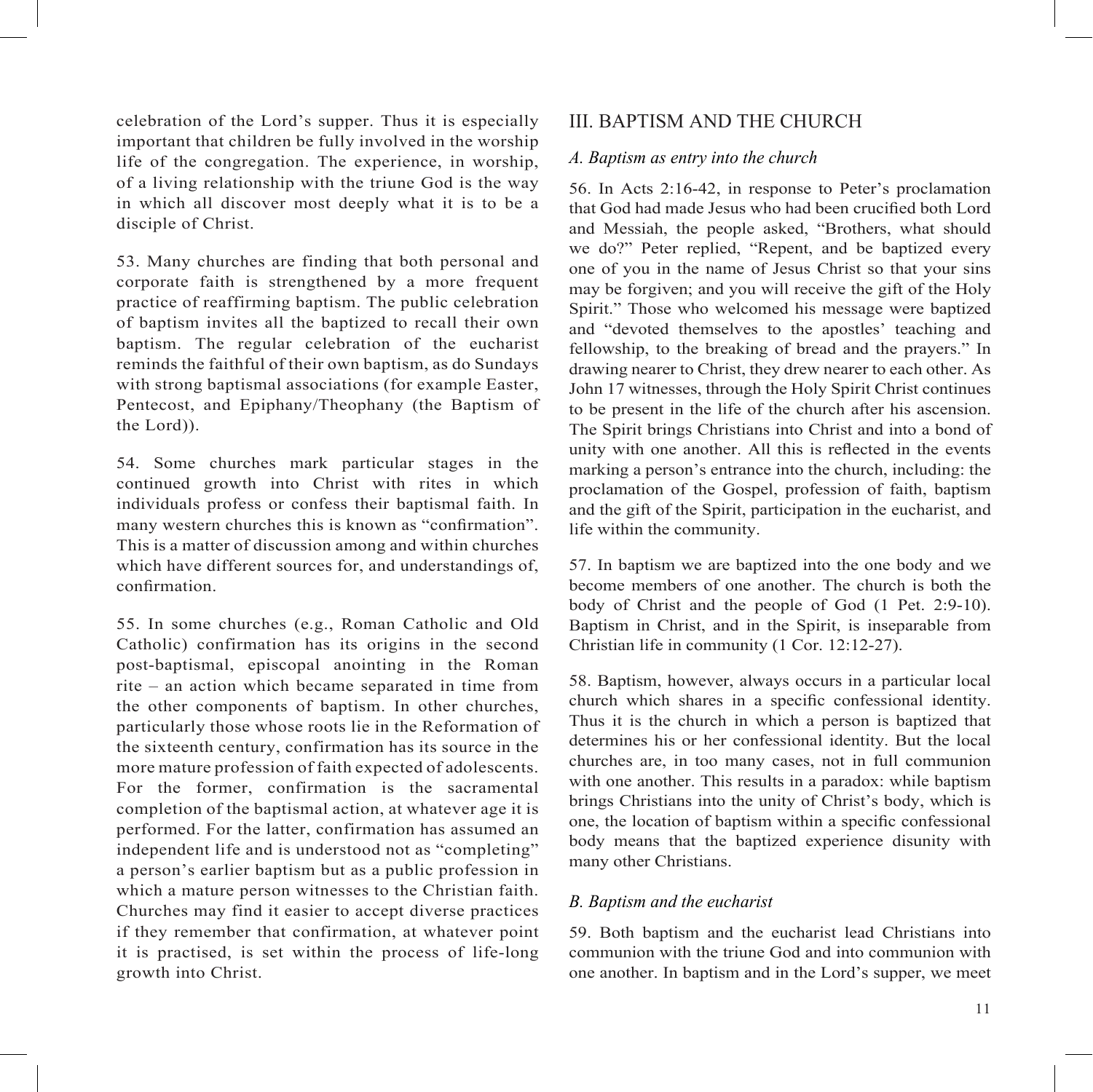the risen Lord to whom the scriptures bear witness. The central invitation which both sacraments extend, together with the word proclaimed and by the power of the Holy Spirit, is to know Christ and to live as his disciples: "Communion established in baptism is focused and brought to expression in the eucharist. There is a dynamic connection between baptism and eucharist. Baptismal faith is re-affirmed and grace given for the faithful living out of the Christian calling."31

60. The one unrepeatable baptism leads a Christian to the regular, repeated participation in the Lord's supper. The eucharistic meal marks the culmination of Christian initiation, leading into a new phase of continual growth into Christ and into the body of Christ. During this time of growth, the believer is repeatedly nourished through participation in the meal.

61. How far is this intimate and intrinsic link between baptism and Holy Communion maintained *across* churches so that a person baptized in one church is able to partake of the eucharist in another church? Churches respond to this question in several ways, depending on the situation.

- a) In some cases churches recognize one other as full expressions of the one church of Jesus Christ, sharing the same apostolic faith. In such cases of full communion, there is both mutual recognition of baptism and eucharistic fellowship.
- b) In other cases churches do not recognize one other as full expressions of the church of Jesus Christ. This arises from a perceived lack of apostolicity in some dimension(s) of the other church's life. Mutual recognition of baptism may be possible if a church discerns apostolicity in another's understanding and practice of baptism; but a common eucharist would still not be possible if apostolicity is not discerned in the understanding and exercise of ordained ministry.
- c) In some cases where mutual recognition of baptism does not exist, a common eucharist is still possible. For example, churches which do not recognize infant

baptism may offer communion to persons baptized as infants in another church. They do so in recognition of Christ's welcome to "all baptized Christians" to partake at his table.

#### *C. Initiation, church membership, and baptism*

62. What constitutes full initiation into the Christian church? In Christian beginnings, "baptism upon personal profession of faith is the most clearly attested pattern".32 It constituted in itself full incorporation into the church. Later, Christian initiation including baptism and anointing leading to participation in eucharist marked full entry into the church. In some cases, this ancient pattern of initiation remains today. However, as noted in §§32-33 above, in many churches the separation of the rites of Christian initiation has resulted in their being performed at different points over an extended period of time.

63. As a result of these historical developments, the relationship between baptism and church membership has become complex.33 In current practice, "membership" is attained in a variety of ways. Some churches have developed rites for welcoming and blessing children as an initial step towards membership. In some communions, catechumens (persons being formed for baptism) are considered church members, as reflected in their right to a Christian burial. Some traditions consider faith to be sufficient for church membership, even prior to baptism. For yet others, full membership comes only with confirmation, even if this is separated from baptism by several years.

64. Theologically and liturgically, membership appears to be "incomplete" prior to admission to the eucharist; yet some baptized are barred from the eucharist because they have not reached a certain age or because they are not yet confirmed. The wide diversity of liturgical practice among – and sometimes within – churches

<sup>31</sup> *The Nature and Mission of the Church*, §78.

<sup>32</sup> *BEM*, "Baptism", §11.

 $33$  On the relation of baptism and church membership, see especially the Anglican-Reformed dialogue (*God's Reign and Our Unity,* 1984) in *Growth in Agreement II*, pp. 130ff.; and the Lutheran-Methodist dialogue (*The Church: Communion of Grace,* 1984), in *Growth in Agreement II*, p. 210.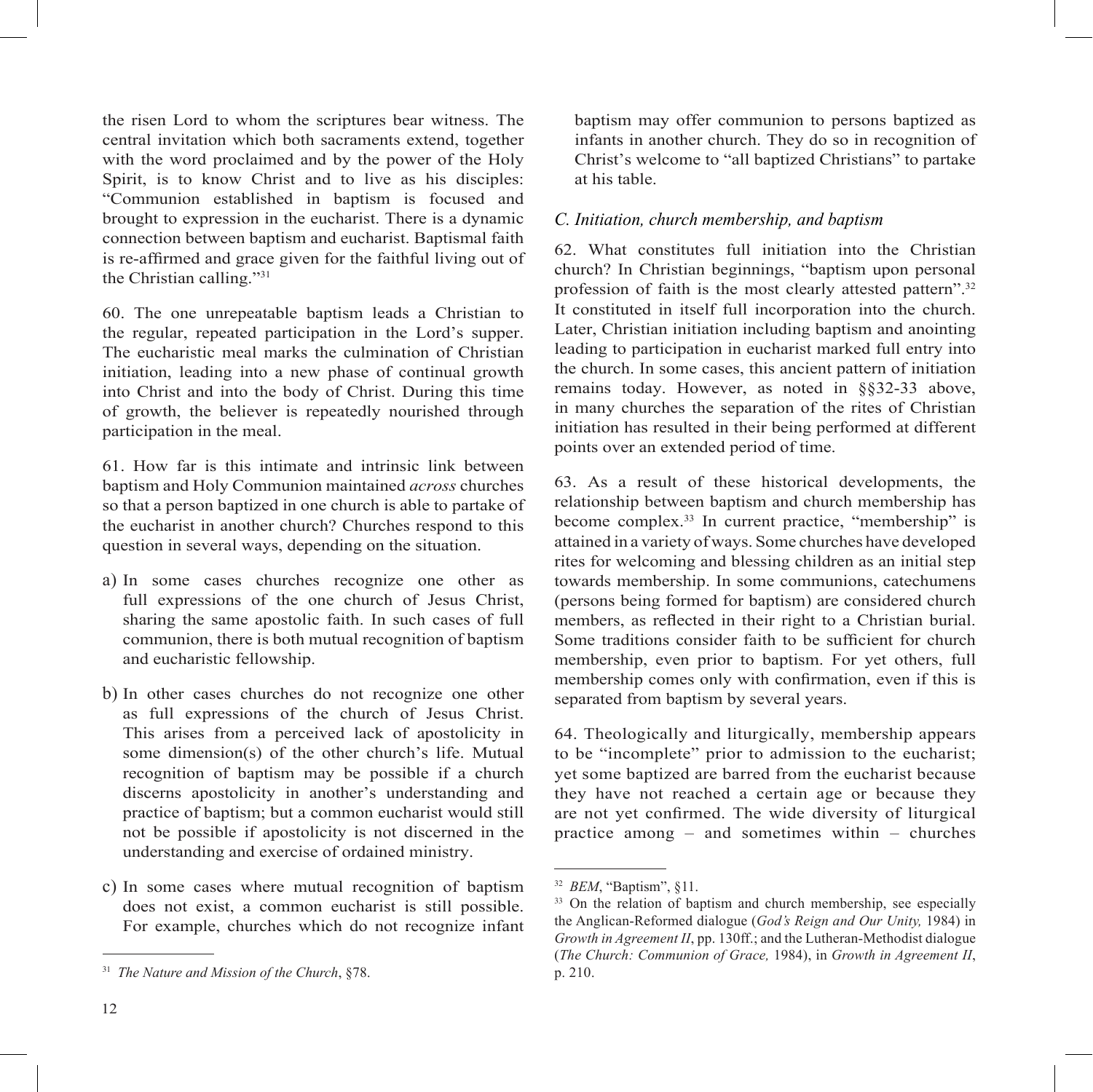indicates different understandings of the relationship between theology and practice.

65. Whenever it is said to be attained, "membership" needs to be understood in light of baptism as entrance into the body of Christ. Through baptism a person is drawn into the mystery of life in Christ. This challenges contemporary understandings of "membership" which sometimes suggest that the church is merely a human institution, rather than the *ekklesia* (assembly) of believers in communion with the triune God, and thus with one another. "For just as the body is one and has many members, and all the members of the body, though many, are one body, so it is with Christ. For in the one Spirit we were all baptized into one body – Jews or Greeks, slaves or free – and we were all made to drink of one Spirit." (1 Cor. 12:12-13)

# IV. BAPTISM AND FAITH

66. In the search for unity, the churches together confess that "there is one Lord, one faith, one baptism" (Eph. 4:5). All churches affirm that faith accompanies baptism. But what is the relationship between faith and baptism, and how is the faith of the community related to the faith of the baptized person?

#### *A. The faith of the believer and the faith of the church*

67. The source of faith is the triune God who calls each one "by name" (Is. 43:1; cf. Acts 9:4), and the freedom to respond in faith is God's gracious gift. Faith begins when God sows the seed of simple trust in the heart. By the power of the Holy Spirit, the believer grows up into Christ, in whom the fullness of God dwells (Col. 1:19). It is not on the basis of understanding or ability that human beings can receive God's gift, but only through the grace of our Lord Jesus Christ (Rom. 3:24; 1 Cor. 1:26ff).

68. Faith is the response of the believer to the gospel proclaimed in the community of the faithful. The believer's faith grows and deepens in the relationship with God in Christ through the Holy Spirit, and that faith discovers its harmony with the faith professed by the whole church throughout the ages. Thus, the faith which the believer comes to confess as his or her own is truly one with the faith of the apostles, so

that the "we believe" of the Christian community and the "I believe" of personal commitment become one.

69. In the early centuries of the church's life this convergence of the "we believe" and the "I believe" found expression in various ways, and especially in baptismal confession and in worship. Christian communities shared their baptismal creeds as a sign of their unity. Likewise, this unity was expressed in the eucharistic prayer, itself an ancient confession of faith made by the believing community in each Sunday worship. When the leaders of the various local churches met in councils, they expressed the same faith in the shape of more extensive formulations, notably the Nicene-Constantinopolitan and the Apostles' creeds. Significantly, neither of these creeds is specific to a particular communion. And the same profession of trinitarian faith often occurs in churches which do not formally use the words of a creed<sup>34</sup> but express their faith in a number of forms including hymns, vows and prayers.

70. The faith professed and recognized across the churches, and handed down by our mothers and fathers in the faith, is that which is celebrated in baptism. As a person is baptized into this trinitarian faith in a local assembly, that person is at the same time united with the one church of Christ that transcends geographical, social, ethnic and temporal boundaries. That person is brought into relationship with the whole body of Christ in all places and in all times.

#### *B. The divine invitation and the human response in faith*

71. The churches affirm the priority of the divine initiative in the process of Christian initiation, as in all aspects of the Christian life. God invites and enables a response in faith. These two aspects come to fruition in the act of baptism, which is the visible sign of belonging to Jesus Christ, and of the commitment to walk with the community which follows him.35 The scriptures insist on the necessity of

<sup>34</sup> Cf. *Confessing the One Faith*, §15.

<sup>&</sup>lt;sup>35</sup> On the question whether baptism is a Divine or a human "action" see the Baptist-Reformed Conversation (1977) in Harding Meyer and Lukas Vischer, eds., *Growth in Agreement [I]*, Faith and Order Paper No. 108, Paulist Press, New York/Ramsey and World Council of Churches, Geneva, 1984, §§14, 21, pp. 131-151.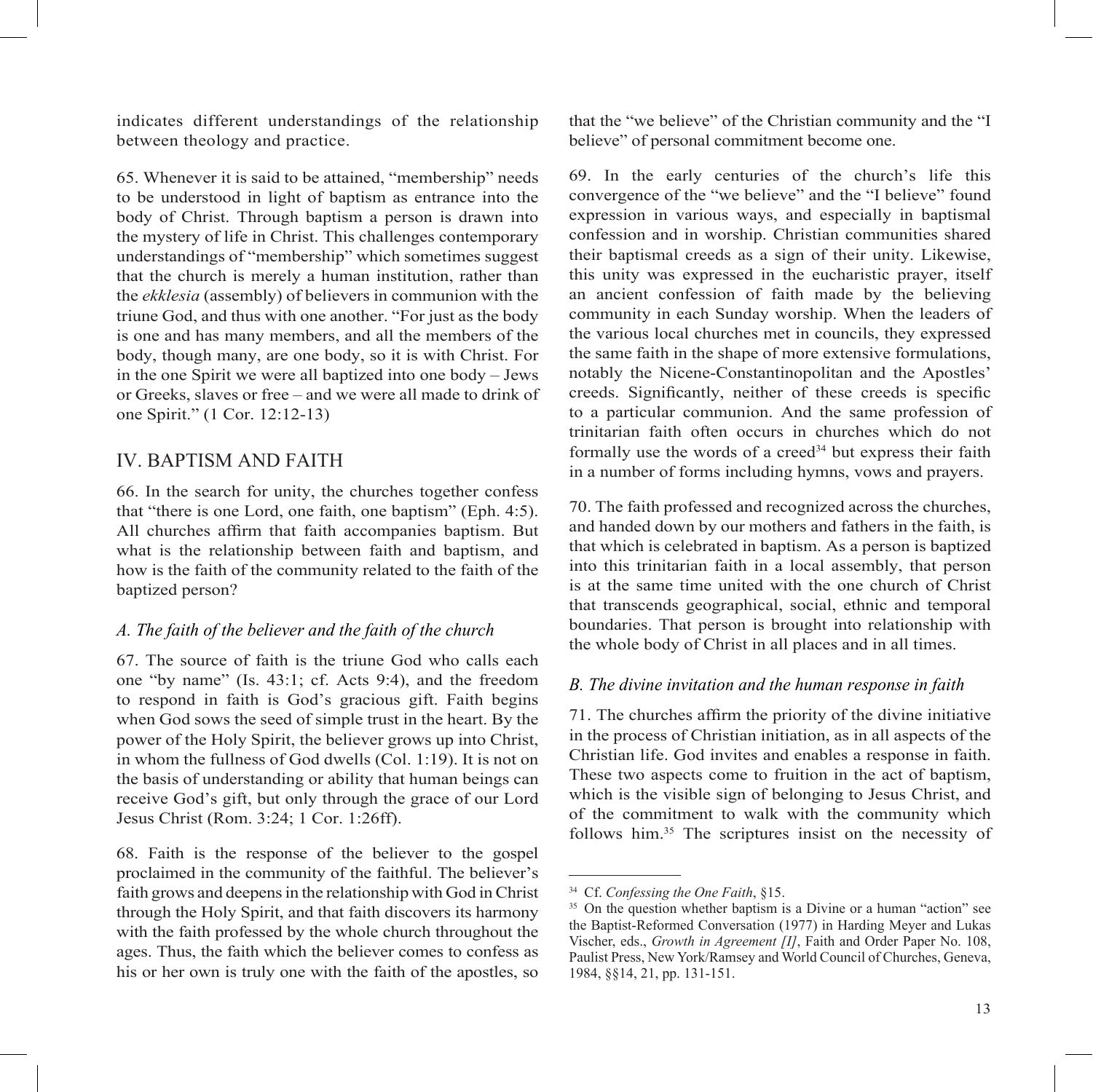baptism (Matt.  $28:19$ ; Eph. 4:4), and reflect and allow for a diversity of practice.

72. Until the sixteenth century a single unitary rite was used for the baptism of both infants and adults.<sup>36</sup> The divine initiative, and the human response in faith, were both encompassed within this theological understanding and liturgical practice. More recently the churches have distinguished between those who may profess faith for themselves, and those who cannot. In both cases, however, the churches agree that faith needs to be discerned and the divine initiative affirmed.

73. The person who asks for baptism asks to walk with the church on a life-long journey, trusting Christ in all things.<sup>37</sup> At this stage, faith may take only rudimentary forms, but the church needs to discern in these the call of the triune God. Central to this is repentance before God, the willingness to renounce evil and all the "principalities and powers" (Rom. 8:38, Eph. 6:12) which hold persons captive, the readiness to turn to Christ and to pledge faithfulness to the Holy Trinity. In all this, the church rejoices to see God's work, namely the divine invitation and the human response in faith.

74. "The consequence of sharing, through baptism, the death and resurrection of Jesus is that, as Paul emphasized, we might walk in newness of life (Rom 6:4)."38 Because of this grace, we are called ambassadors of God's reconciliation to the world (2 Cor 5:18ff). This means that the baptized are called to minister to the world, to proclaim the good news of God's saving love. Baptism thus signals a critical starting point of the believers' engagement in God's mission through the church: "Those who through conversion and baptism accept the gospel of Jesus partake in the life of the body of Christ and participate in an historical tradition".<sup>39</sup>

75. Baptism also signals a critical starting point in the believers' engagement with the ethics of the kingdom of God. "In the present, the solidarity of Christians in the joy and sorrows of their neighbours, and their engagement in the struggle for the dignity of all who suffer, for the excluded and the poor, belongs to their baptismal vocation. It is the way they are brought face to face with Christ in his identification with the victimized and outcast".<sup>40</sup> The baptized receive the calling to do justice, love kindness, and walk humbly with God (cf. Micah 6:8).

76. Among those whom God calls are some who are too young to articulate faith. The church welcomes them, through baptism, into the community of faith which lives in the love of God. It promises to nurture them towards maturity and then throughout life. Rejoicing that they belong to the kingdom of God, the congregation accompanies them on their journey of faith. In this way children are enabled, through the grace of the Holy Spirit, to express their Christian commitment in and through the fellowship of the community.

77. God calls others who, owing to certain disabilities, may never be able to articulate faith. Their physical or mental condition points to the plurality of human possibilities and experience, and reminds all persons of their participation in a "perfection of vulnerability and of openness to pain."41 The testimony of the Ecumenical Disabilities Action Network (EDAN) is that God loves all disabled people and extends to all the opportunity to respond to that love, and that *every* disabled person has the opportunity to find peace with God<sup>42</sup>

78. As a place and a process of communion, open to and inviting all people without discrimination on the basis of physical or mental ability, the church through baptism

<sup>36</sup> *BEM*, "Baptism" , §12 and Commentary.

<sup>&</sup>lt;sup>37</sup> The Armenian tradition provides an example. Someone who seeks baptism is asked "What do you seek of God's Church?" The reply is "Faith, hope, love and baptism!"

<sup>38</sup> *Christian Perspectives on Theological Anthropology*, Faith and Order Paper No. 199, World Council of Churches, Geneva, 2005, §103, pp. 43-44. <sup>39</sup> Mission and Evangelism: An Ecumenical Affirmation, World Council of Churches, Geneva, 1982, §20.

<sup>40</sup> *The Nature and Mission of the Church*, §77.

<sup>41</sup> Cf. *Christian Perspectives on Theological Anthropology*, §§39-52, pp. 22-26.

<sup>&</sup>lt;sup>42</sup> See "A Church of All and for All: An Interim Statement<sup>"</sup>, a text prepared jointly by the Ecumenical Disabilities Action Network (EDAN) and the WCC and adopted for study and discussion by the WCC Central Committee in 2003, in Arne Fritzson and Samuel Kabue, *Interpreting Disability: a Church of All and for All*, Risk Book Series No. 105, WCC Publications, Geneva, 2004, §8, p. 67.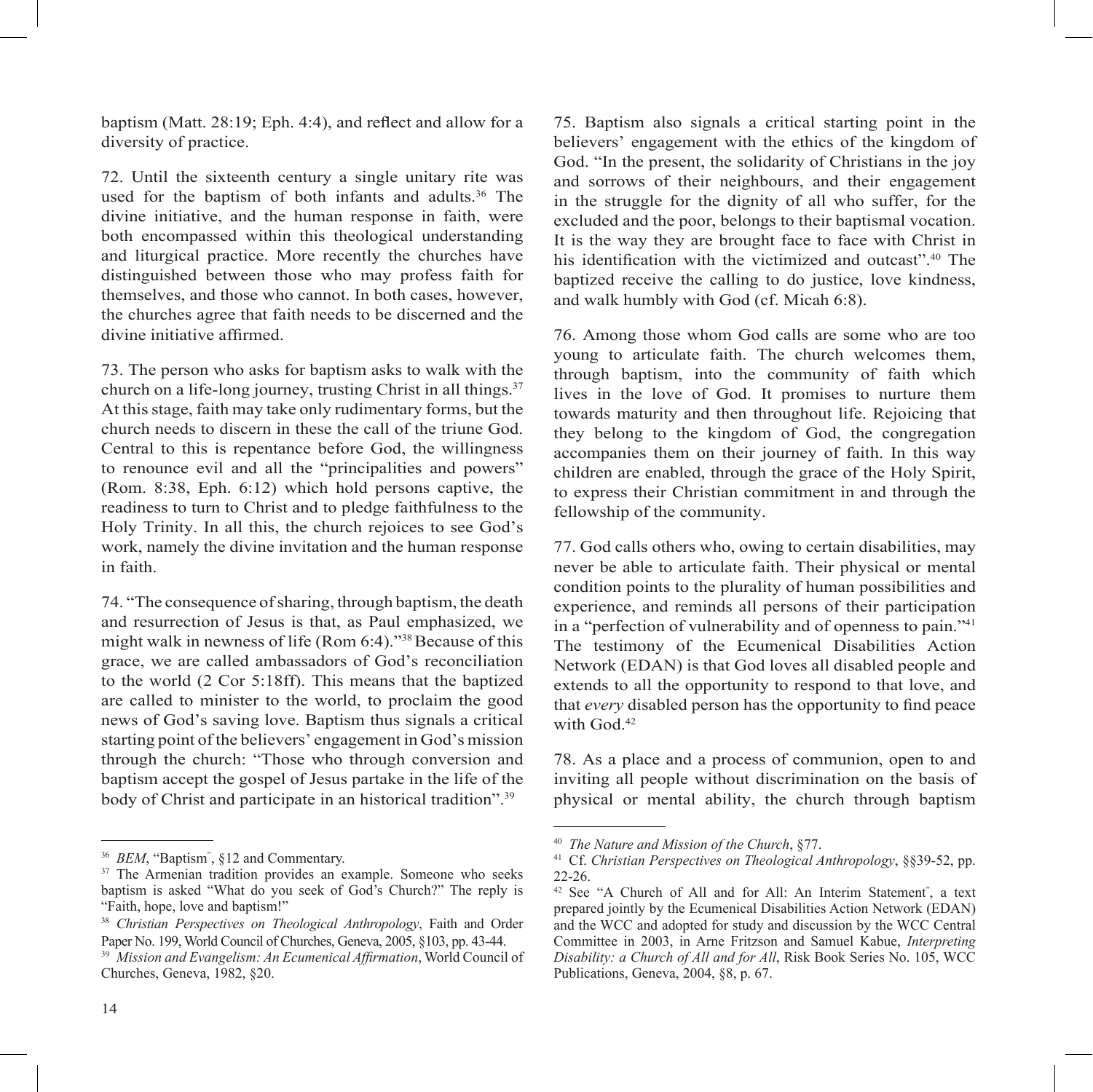embraces also disabled persons in its life. In a sense, without the full incorporation of persons who can contribute from the experience of disability, the church falls short of the glory of God and cannot claim to be fully in the image of God.43 In exercising special responsibilities for disabled persons, the congregation lives out its baptismal faith as a community of worship and service, so that everyone may grow in the grace of the Lord Jesus Christ and the knowledge and love of God. The congregation has a duty to ensure that parents, godparents and sponsors each fulfill their responsibilities within this process.

# V. FURTHER STEPS FOR THE JOURNEY TOWARDS MUTUAL RECOGNITION: QUESTIONS FOR THE CHURCHES

79. The mutual recognition of baptism is fundamental to the churches' search for visible unity. Insofar as it has been achieved, it has become a basis for the churches' increasing common witness, worship and service. As noted at the beginning of this text, issues of the mutual recognition of baptism have become more and more insistent in recent years. Churches have begun to take positive and practical steps to nurture and express mutual recognition. Such substantial progress encourages – and indeed challenges – the churches to take further steps in their mutual recognition of baptism.

80. Despite these developments, as the churches work on issues related to the mutual recognition of baptism they are hindered by difficulties of various kinds. Some involve fundamental questions of ecclesial recognition as well as the relation of theology to actual liturgical, pastoral and congregational practice. Other difficulties relate to continuing differences in the practice of baptism. Insofar as these matters pose problems for the mutual recognition of baptism they need to be addressed by the churches, both individually and in an ecumenical context.

81. *One Baptism: Towards Mutual Recognition* is a study document rather than a convergence text. As such it seeks to encourage dialogue among the churches on differences

in baptismal understanding and practice which impede the mutual recognition of baptism. On the basis of the discussion to this point, §§83-108 address a range of such differences, in the following areas:

- a) baptismal practice in relation to mutual recognition;
- b) the relation between baptism, the churches and the church;
- c) the practical consequences of mutual recognition;
- d) the renewal of baptismal faith;
- e) admission to the eucharist before baptism;
- f) rebaptism;
- g) baptism and faith;
- h) insurmountable obstacles?

Each of these areas is addressed below. Not all areas are relevant for all churches and church dialogues; churches are invited to focus on those areas most relevant for their own lives and for their dialogues with other churches. In each area questions are posed which may help the churches to deepen – and express practically – their mutual recognition of baptism.

82. The following questions are posed for study purposes, rather than as questions addressed to the churches seeking formal responses.

#### *A. Common baptismal practice and mutual recognition*

83. This text has set baptism within the larger contexts of Christian initiation and the believer's life-long growth into Christ. This approach develops the suggestions in *Baptism, Eucharist and Ministry* that churches might arrive at a greater mutual recognition of baptism through recognizing and affirming the similarity of wider patterns of initiation and formation in Christ.44 There is consensus that this would be a better way towards unity than simply comparing practices of

<sup>43</sup> Cf. "A Church of All and for All: An Interim Statement", §§85 and 30.

<sup>44</sup> See also *BEM*, "Baptism" §15, §12 and Commentary. See *Baptism, Eucharist & Ministry 1982-1990: Report on the Process and Responses*, Faith and Order Paper No. 149, WCC Publications, Geneva, 1990, pp. 109-110.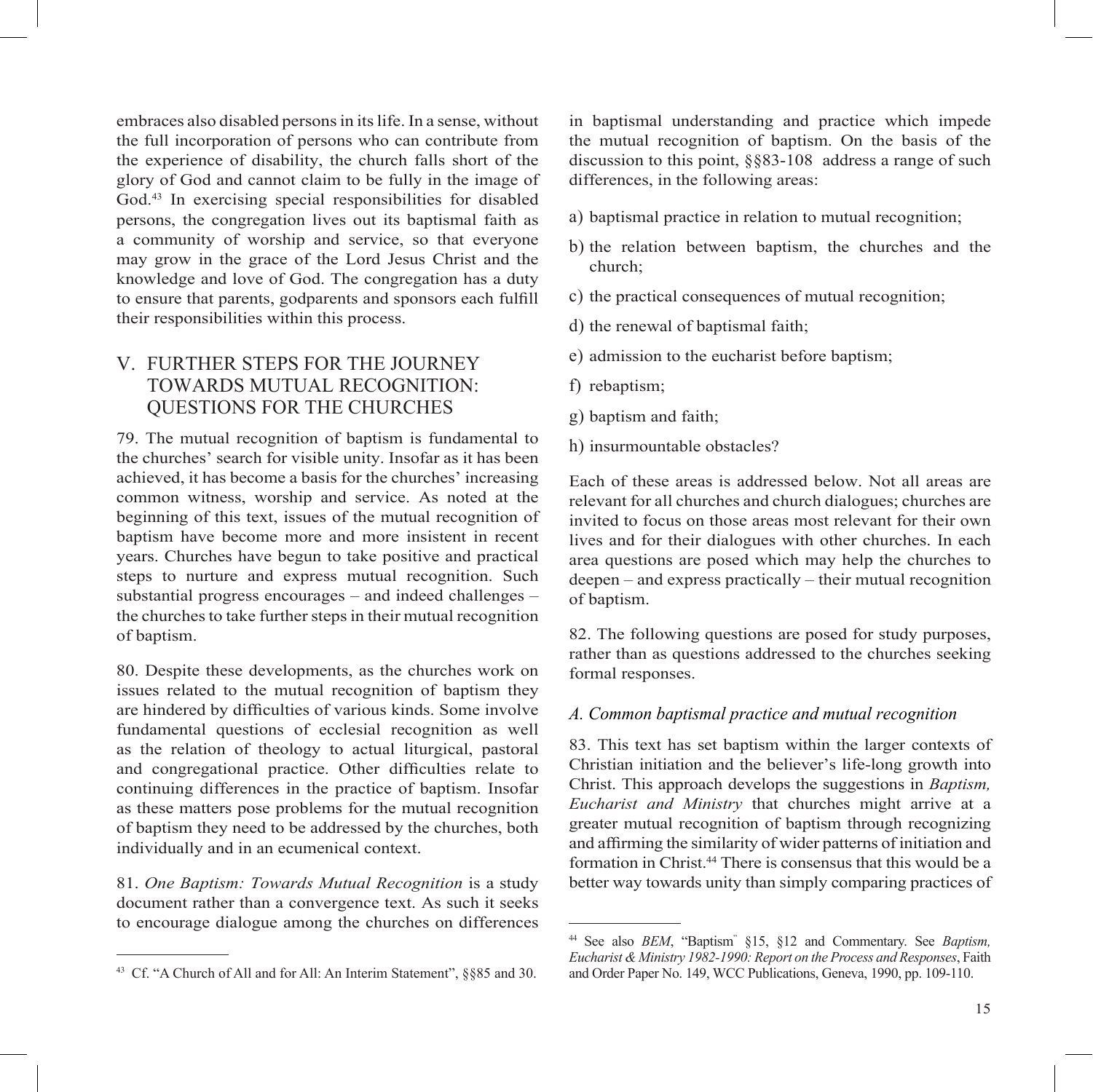the water rite in isolation from the wider contexts. With this in mind, the following question is asked:

With baptism placed in the larger contexts of Christian initiation and the believer's life-long growth in Christ, can churches ask afresh the question, "Can we now recognize the baptism of other churches?"

84. A careful examination of the rites by which churches baptize makes it clear that much common material is used, and in many cases relatively little is peculiar to a specific Christian tradition. This raises the possibility of recognizing one another as churches on the basis of the degree of unity implied in the performance of similar baptismal rites, set within similar patterns of Christian initiation and on-going formation within the Christian community.45 With this in mind, the following questions are asked:

How does the liturgical practice of your church reflect its theological understandings of baptism, Christian initiation, and the process of continuing growth into Christ?

How far does finding similar patterns in the life of other churches enable your church to discern common theological understandings which would lead to a mutual recognition of baptism?

#### *B. Baptism, the churches and the church*

85. Baptism occurs in a particular church (with its own history of ecclesial relations and divisions), but brings persons into the unity of Christ's body, which is one. With this paradox in mind, the following questions are asked:

How does the celebration of baptism in your church make clear that baptism is into the whole body of Christ, and not simply into a local congregation and a particular denomination?

How does your church's understanding of membership reflect this understanding of baptism as entry into the one body of Christ?

86. On certain conditions some churches recognize a person as a baptized Christian without, however, recognizing either the baptism as it is exercised in that church, or the ecclesial character of that church itself. Some have asked whether this is possible ecclesiologically. With this in mind, the following question is asked:

How far does recognition of a person as a baptized Christian imply some recognition of the baptism which they received, and of the church in which it was performed?

#### *C. Mutual recognition: practical consequences*

87. It is important that churches celebrate the fact that in a great many cases they *do* recognize one another's baptisms. In some places, churches already express their mutual recognition of baptism by issuing Common Baptismal Certificates. These dare to emphasize that baptism is first into the one body of Christ, and second into a particular church or confession. Another – and bold and visible – sign of mutual recognition would be the commitment to a common catechumenate, to the common preparation of candidates for baptism. With this in mind, the following questions are asked:

How do congregations actually express the fact that they recognize the baptism of other churches?

How can a common baptismal certificate witness to the mutual recognition of baptism which already exists among the churches today?

Could a common catechumenate – the common preparation of candidates who will be baptized in their respective churches – be helpful, and how might it be implemented?

88. Many believers ask: why does the mutual recognition of baptism not lead, in some cases, to eucharistic communion? This raises the question of what additional requirements must be met for eucharistic sharing to take place. With this in mind, the following questions are asked:

Do churches which recognize the baptism of other churches, admit members from those others to eucharistic communion? If so, what further expression could this recognition find? If not, what additional requirements must be met for such admission to take place?

 $45$  Cf.  $$15$  of the present text.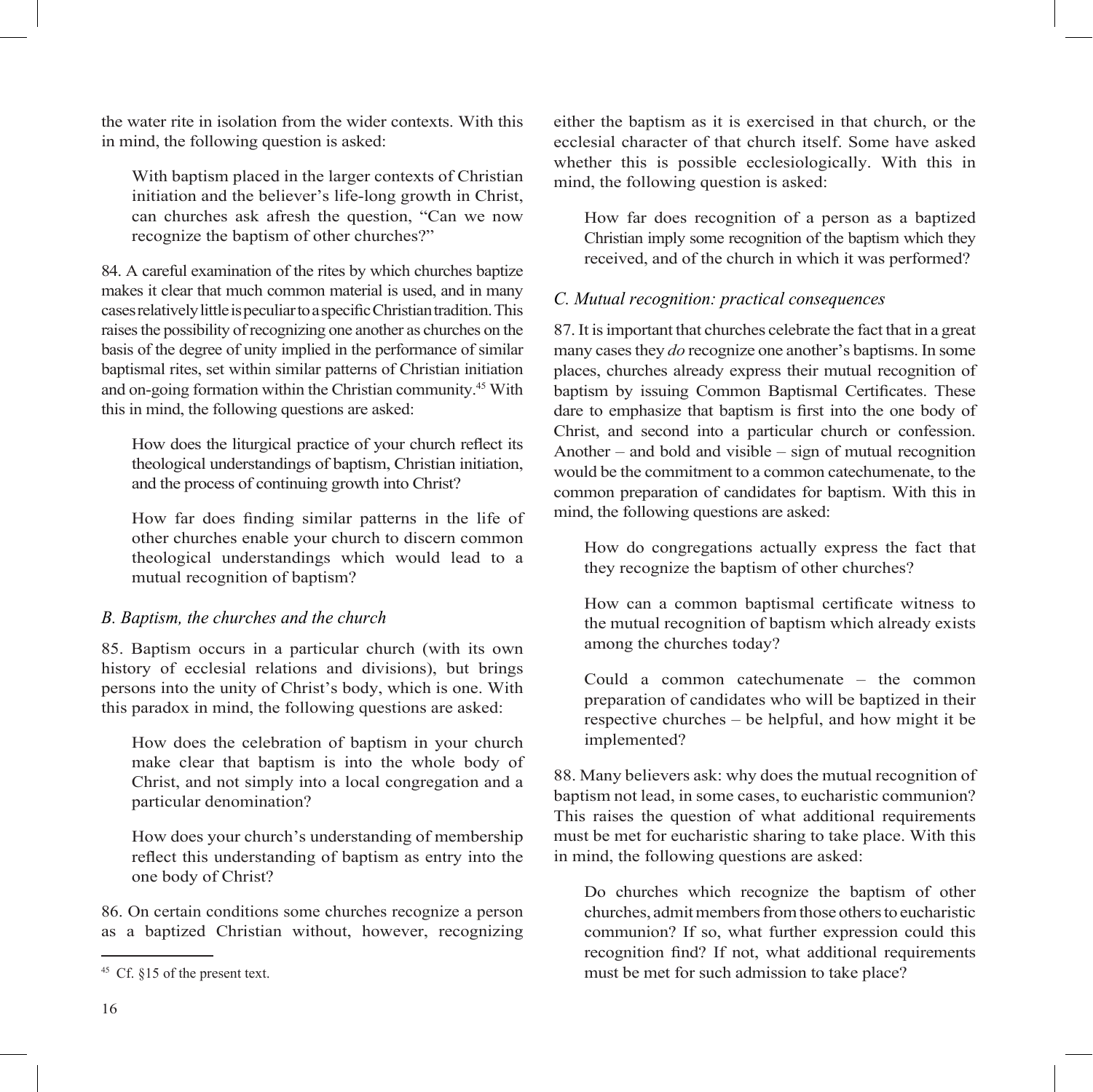Can we speak of "degrees of communion", or "degrees of recognition", in which the recognition of baptism is the first step towards "full communion" marked by the sharing of the Lord's supper?

#### *D. The renewal of baptismal faith*

89. The renewal of baptismal faith is a part of ongoing Christian life. This is becoming a more explicit feature in the life of many churches. It is baptism that leads to regular participation in the eucharist at which Christians celebrate the Easter mystery of Christ's dying and rising into which they were incorporated at their own baptism. The regular public celebration of baptism helps all those present to recall their own baptism. Acts of community renewal of baptismal faith on days with strong baptismal associations (e.g. Easter, Pentecost, Epiphany/Baptism of the Lord) can be important if baptisms are not actually being celebrated. With this in mind, the following question is asked:

What patterns have developed in your church or local congregation that help it celebrate its baptismal foundations, and renew its commitment to its baptismal faith and mission?

90. Confirmation is one way some churches (particularly those whose roots lie in the Reformation of the 16th century) have asked those baptized in infancy to commit themselves to their baptismal faith. Recent years have seen considerable confusion develop as some churches, seeking to clarify their understanding and practice of confirmation, have drawn on the practice of others. In some cases this risks imposing incompatible theologies upon existing liturgical practice. It is unlikely, for example, that the various theologies of the Orthodox practice of chrismation will be able to help Western churches resolve their theological confusion over their practice of confirmation.<sup>46</sup> Similarly, some churches have created new interpretations

of confirmation which diminish the theological importance of baptism (for example, confirmation as "the ordination of the laity"). With this in mind, the following questions are asked:

If your church practises confirmation, how clearly does it understand its specific origins and development within the tradition of your church?

Have you developed your theology of confirmation in a way that reinforces, rather than undermines, the fundamental importance of baptism?

Can the mutual recognition of baptism be furthered by the awareness that confirmation, whenever it is practised, is set within the broader context of the believer's life-long growth into Christ?

# *E. Eucharistic communion before baptism*

91. In a number of churches the question of communion before baptism has become an important issue, for a variety of reasons. In some churches that practise believers' baptism, children and young people not yet baptized are incorporated into the life of the community. They are regularly admitted to the Lord's supper on the grounds that they are members of the community. In some churches which baptize infants there is a movement to communicate all persons, citing the radical openness of Jesus' fellowship meals as justification. Both practices raise serious difficulties for some other churches.

92. Whatever the theological or pastoral reasons adduced for these practices, they result in a serious rupture between baptism and the eucharist, which threatens the integrity of both rites. As a general principle, the historic order of reception of baptism before reception of the eucharist should be observed for the sake of the unity of the church. With this in mind, the following question is asked:

How is it possible for a person to share in the constitutive meal of the church, the body of Christ, without having been incorporated into that body through baptism?

<sup>46</sup> See the Lutheran-Orthodox joint commission 2004 statement "The Mystery of the Church: Baptism and Chrismation", in Jeffrey Gros, FSC, Thomas F. Best, Lorelei F. Fuchs, SA, eds., *Growth in Agreement III: International Dialogue Texts and Agreed Statements, 1998-2005*, Faith and Order Paper No. 204, WCC Publications, Geneva, and William B. Eerdmans, Grand Rapids, Michigan, 2007, pp. 29-32.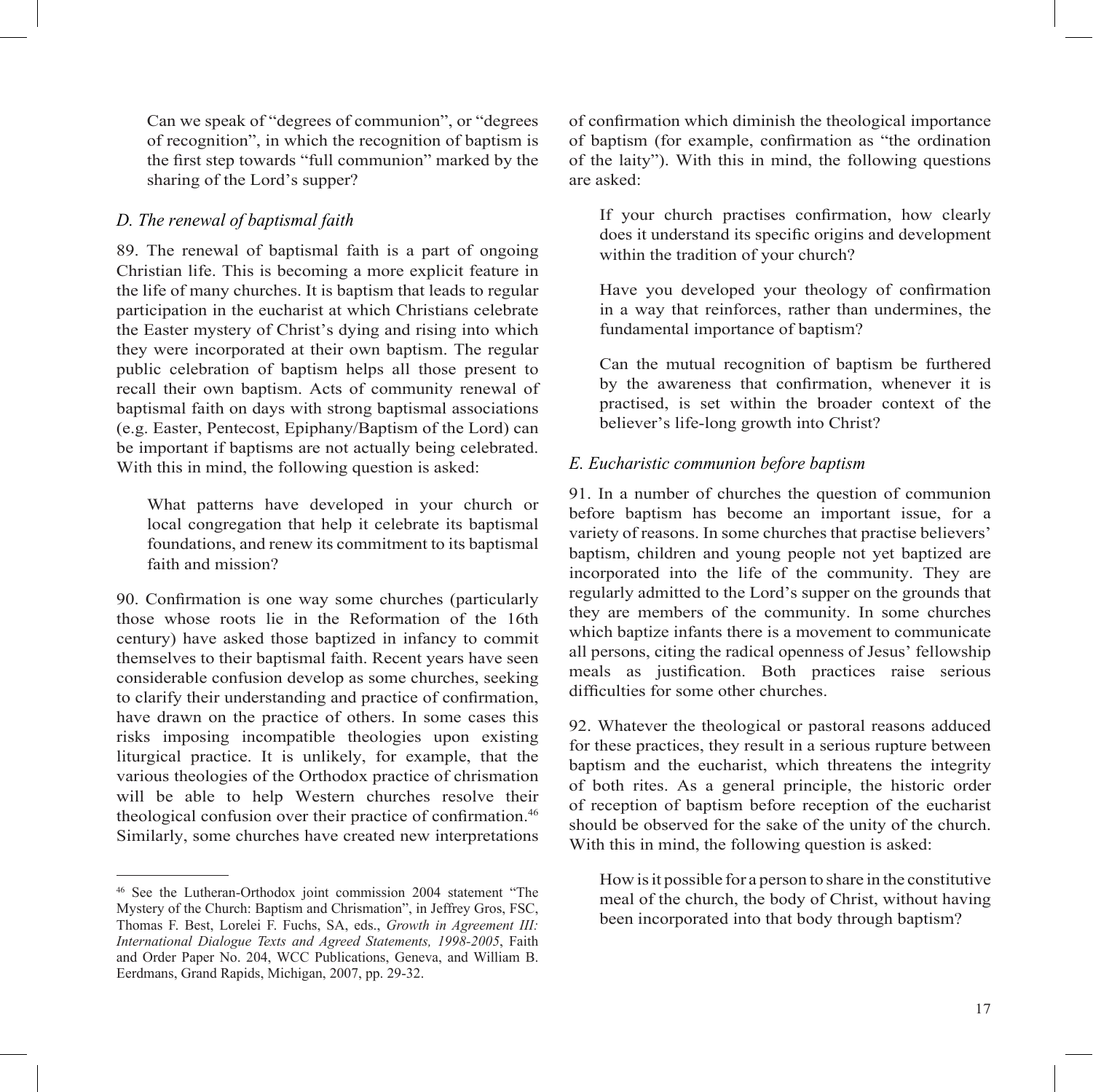#### *F. Rebaptism*

93. Most churches regard baptism as an unrepeatable event; nonetheless many churches find themselves confronted with the issue of rebaptism. In one case, churches require the rebaptism of persons baptized as infants in another church. This rests on the understanding that the baptism of an infant is not a true baptism, and that admission to the church requires baptism upon personal profession of faith. Understanding infant baptism in the context of the threefold pattern of formation in faith, baptism and Christian initiation, and the believer's life-long growth into Christ, the following question is asked:

Is it appropriate to require the baptism of those who, in their previous church, were numbered among the baptized?

94. In another case, churches require the rebaptism of persons who have been baptized as adults in another church. This rests on the understanding that membership in the new church requires, for its integrity, baptism within that church. Understanding infant baptism in the context of the threefold pattern of formation in faith, baptism and Christian initiation, and the believer's life-long growth into Christ, the following questions are asked:

How does membership in your church relate to membership in the body of Christ as a whole?

Does the requirement for rebaptism take sufficient account of God's action in a person's life, from the time of their prior baptism until now?

What pre- and post-baptismal catechesis is appropriate in cases of rebaptism?

95. In still another case persons baptized as infants, and wishing to remain in their present church, seek rebaptism in order to "experience" the baptism they do not remember from their infancy. Rebaptism may be sought from a pastor within the person's tradition or even, if this is refused, from a pastor in another tradition. While the need for a baptismal experience can be appreciated, both situations bring the person into serious difficulties within their own tradition. Recognizing the unique and unrepeatable character of baptism, and for the sake of the unity of the church, pastors should not assent to requests for rebaptism. With this in mind, the following question is asked:

How can your church help such persons to find ways in which they may experience a renewal of their baptismal faith?

#### *G. Baptism and faith*

96. A dynamic relationship exists between the faith of the believer and the faith of the church: the faith which the believer comes to own is that of the whole church of Christ. This process of growth into Christ, to which all believers are called, is the work of the triune God who, both in the church and in the believer, is the beginning and end of faith. The faith confessed in baptism, the faith of the church throughout the ages, is the faith that binds believers and their churches together.47 This faith is necessary for the reception of the salvation embodied and set forth in baptism.<sup>48</sup>

97. Churches baptize those who make a personal profession of faith. Some, agreeing that faith is a condition for being baptized, also baptize infants "brought by parents or guardians who are ready, in and with the church, to bring up the children in the Christian faith".49 Where godparents are appointed, they need to be mature Christians, able to teach and care for their spiritual children. With this in mind, churches familiar with the tradition of godparents are invited to consider the following question:

In cultures where the choice of godparents has become a "favour" to family members and friends, or a matter of social custom, are there ways in which churches may explore the appointment of additional sponsors who are active within the life of the Christian community?

98. On the journey of faith, the Christian family is a small unit of the larger church, which is a foretaste of the kingdom. Parents have a special responsibility to give an

<sup>47</sup> See *Eighth Report,* §45 and "Ecclesiological and Ecumenical Implications of a Common Baptism: A JWG Study".

<sup>48</sup> *BEM*, "Baptism", §8.

<sup>49</sup> "Ecclesiological and Ecumenical Implications of a Common Baptism: A JWG Study", §48 and *BEM*, "Baptism", §11.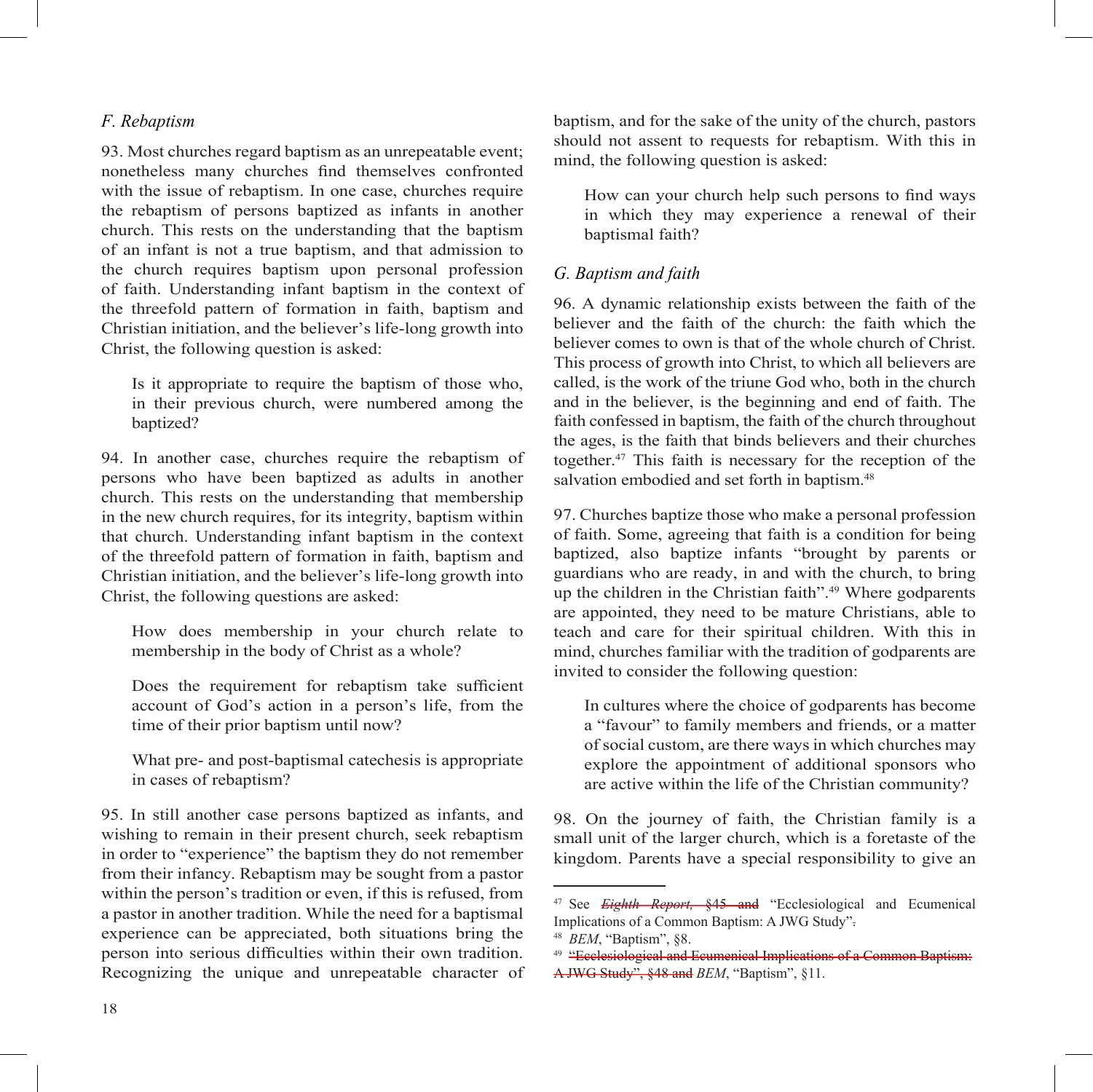example of living faith to their children. The responsibility which devolves upon parents who come from different churches can be challenging. This is particularly so as they face decisions about the baptism and growth in faith of their children, especially when their respective churches have disparate understandings and practices of baptism of young children and their admission to the eucharist. With this in mind, the following question is asked:

Has your church developed sufficient ways to help families which embody different Christian traditions to deal with the baptism and Christian nurture of their children, in ways which respect the ecclesial traditions of both parents?

99. Many churches have become more aware in recent years of the special gifts which persons with disabilities bring to the life of the Christian community, and more attentive to their special needs as members of Christ's body, the church. Insofar as a personal profession of faith (whether at the moment of baptism or, in the case of infant baptism, at a later point in life) is integral to baptism, the question arises about the baptism of persons who, due to learning disabilities, are unable to make such a profession.

100. The churches need to reflect together on these issues, which have deep pastoral implications for the persons and congregations concerned but also raise profound theological and anthropological issues. These include: the relation of faith to intellectual capacity and the ability for self-expression; the variety of ways in which faith may be experienced and expressed; and how persons with special gifts and needs may be fully integrated into the life of the church. $50$  With this in mind, the following questions are asked:

How can the church discern the faith of persons who are unable to articulate and communicate their faith verbally?

In what ways does your church provide for the incorporation of persons with disabilities into the life of the Christian community?

#### *H. Insurmountable obstacles?*

101. At the time of *BEM*, some understandings and practices with regard to baptism seemed to reflect irreconcilable divergences among the churches. In the process leading to this study document we have discovered that some of these no longer seem to be insurmountable – while others remain as serious sources of division.

#### 1) Sacrament and ordinance

102. The terms "sacrament" and "ordinance" have often been used to characterize what were thought to be mutually exclusive understandings of baptism, particularly between those churches which baptize infants and those which baptize only professing believers. From what has been said above (cf. §§26-31) these terms can no longer be used as the basis for division among the churches. With this in mind, the following questions are asked:

Has the use of the term "sacrament," or of "ordinance," by another church prevented your church from recognizing its baptism? If so, can the reflections in this study document help towards mutual recognition?

#### 2) Diversity and uniformity

103. The importance of common elements in the baptismal service (particularly the use of water and the trinitarian formula) for the mutual recognition of baptism has been stressed in §14 above, where it was noted that these elements function as signs of the common faith shared by Christians through the ages. Some churches, however, hold that the meanings expressed by these elements may also be conveyed in other ways. On the basis of their understanding of biblical texts, their traditional practice, or their effort to inculturate baptismal practice, such churches perform baptism in other ways. This raises serious questions of discernment within and among the churches. With this in mind, the following questions are asked:

Which variations in baptismal practice reflect *a healthy diversity* within the one body of Christ?

Which variations reflect *a significant divergence* from acceptable practice, a divergence which threatens the unity of Christ's body?

<sup>50</sup> See "A Church of All and for All: An Interim Statement", especially §§56-65, 74, 78, and 87. Cf. also *BEM*, "Baptism", §§11-12.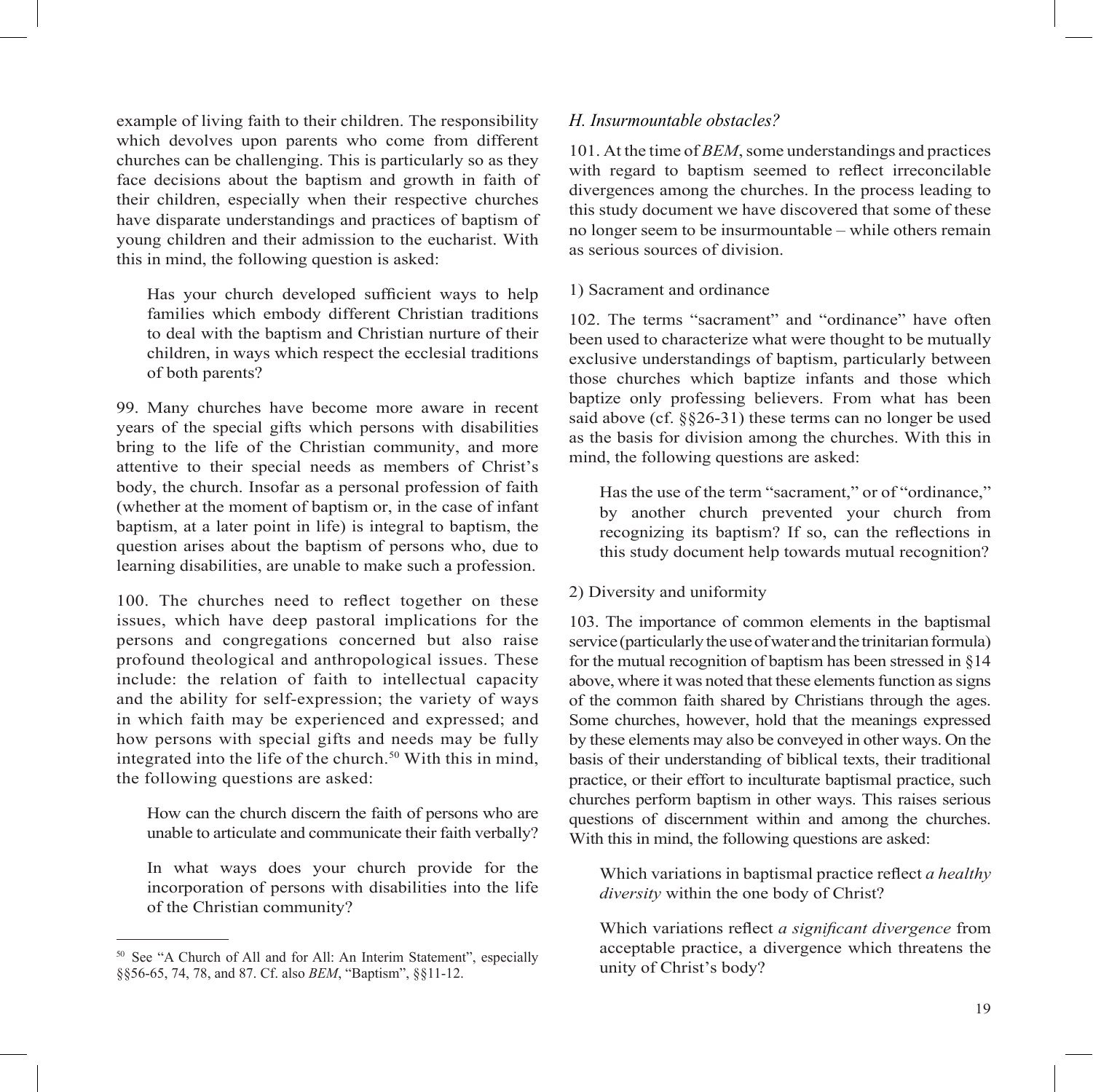104. There are churches, members of the World Council of Churches and manifestly Christian in their witness and service, which perform baptism "in the name of Jesus", without reference to the traditional trinitarian formula. There are churches, members of the World Council of Churches and manifestly Christian in their witness and service, which perform baptism without water.<sup>51</sup>

105. There are churches, members of the World Council of Churches and manifestly Christian in their witness and service, in which entry into the Christian community is effected without baptismal rites.<sup>52</sup> As was made clear in the response process to *BEM*, most churches within the ecumenical movement regard the use of water and the trinitarian formula, administered in a liturgical rite, as a minimum requirement for baptism and membership in the church. Yet successive ecumenical texts, while acknowledging this understanding of baptism as normative, have sought also to honour the witness of churches which speak not of a specific rite but rather of Christian life as a whole being infused with the Spirit.<sup>53</sup>

106. There are churches, members of the World Council of Churches and manifestly Christian in their witness and service, which find evidence of valid baptism not so much in the use of traditional baptismal forms, but rather in the presence of the "fruits" of baptism in the life of the believer. Beginning early in the twentieth century, some churches began to use what they understood to be the earlier biblical form of baptism "in the name of Jesus" rather than the formula found in Matt. 28:19 of baptism "in the name of the Father, Son, and Holy Spirit."

107. Questions of theological and liturgical language are particularly sensitive in some places today. There are churches, members of the World Council of Churches and manifestly Christian in their witness and service, which have offered as an alternate to the traditional trinitarian formula "Father, Son, and Holy Spirit", such words as "Creator, Redeemer, and Sanctifier". This has been prompted by a concern about exclusively masculine language for God. These changes, however, raise serious questions for the mutual recognition of baptism. In some places, the latter practice has resulted in the rescinding of already existing mutual recognition.

108. With the issues raised above in §§101-107 in mind, the following questions are asked:

How can churches discern and respect the authentic Christian witness of those who follow alternate baptismal practices?

How far are some churches prepared to modify their practice for the sake of the unity of the church?

#### VI. CONCLUSION

109. The member churches of the World Council of Churches, gathered at their 9th assembly in 2006, affirmed together that baptism is the basis of their commitment to one another within the ecumenical movement. And more than that, they committed themselves to draw the full consequences from the existing mutual recognition of baptism. Thus they affirmed that "Baptism bestows upon the churches both the freedom and the responsibility to journey toward common proclamation of the Word, confession of the one faith, celebration of one eucharist, and full sharing in one ministry."54

110. We hope that the reflections in this study document will help your church put its existing mutual recognition of baptism more fully into practice. Where mutual recognition seems difficult due to differences in understanding and practice, we hope these reflections will suggest starting points for a fresh discussion of the issues involved. In

<sup>&</sup>lt;sup>54</sup> "Called to be the One Church," 816 and note 15.



<sup>51</sup> Cf. *BEM*, "Baptism", §21, Commentary (c).

<sup>52</sup> Cf. *Baptism, Eucharist & Ministry 1982-1990*, pp. 53-54 and 147; "The Unity of the Church as Koinonia: Gift and Calling" [The Canberra Unity Statement], in Thomas F. Best and Günther Gassmann, eds., *On the Way*  to Fuller Koinonia: Official Report of the Fifth World Conference on Faith *and Order, Santiago de Compostela, 1993*, Faith and Order Paper No. 166, WCC Publications, Geneva, 1994, §3.2, p. 270; and "Called to be the One Church", §8.

<sup>53</sup> See "The Unity of the Church as Koinonia: Gift and Calling": "...we gladly acknowledge that some who do not observe these rites share in the spiritual experience of life in Christ", §3.2, p. 270; and "Called to be the One Church": "There are some who do not observe the rite of baptism in water but share in the spiritual experience of life in Christ", §8.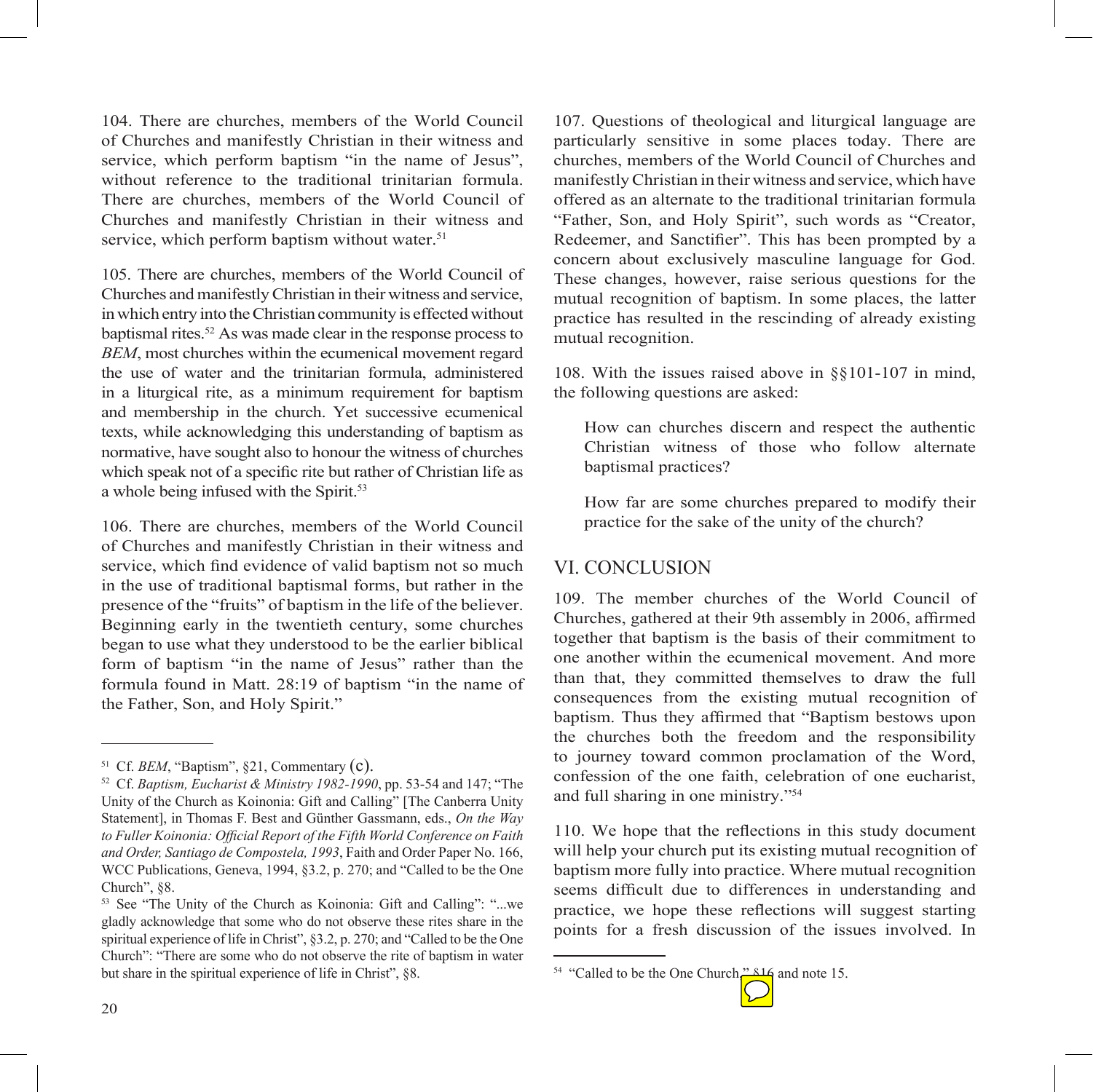cases where mutual recognition seems impossible due to fundamental differences in the understanding of the faith, we hope these reflections will have clarified some of the issues which need to be addressed.

111. Baptism looks beyond itself. As the basis of our common identity in the one body of Christ, it yearns to be completed through the full eucharistic fellowship of all the members of Christ's body. We should be one at the one table of our one Lord. "All Christians who have received their baptism as the one baptism into the one church, have also received a radical calling from God to communion with all the baptized."55 The churches are thus called to renewed efforts towards full ecclesial communion, in order that the unity which is theirs in Christ through the waters of baptism may find its fulfillment at his one table.

<sup>55</sup> "Ecclesiological and Ecumenical Implications of a Common Baptism: A JWG Study", §104.